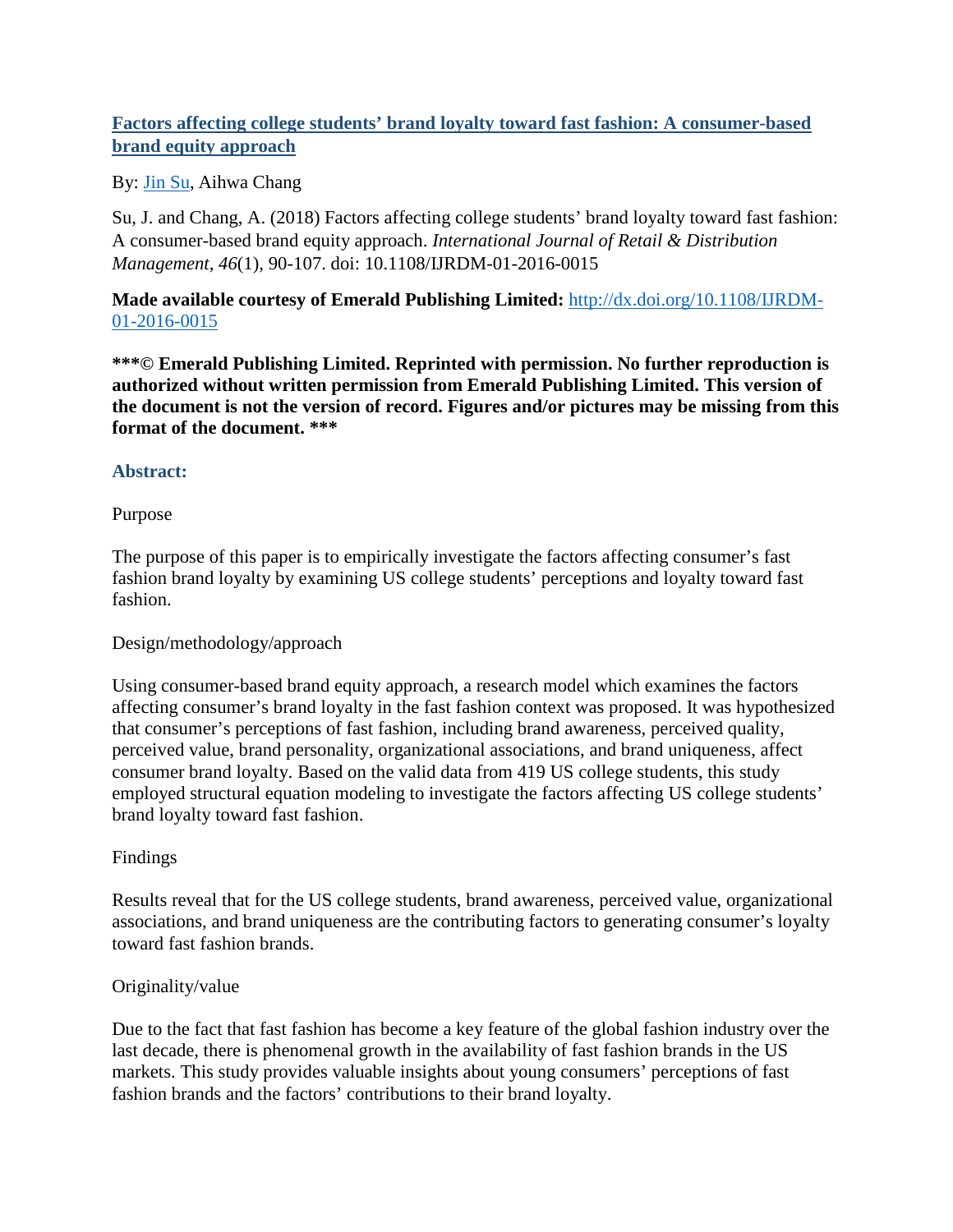### **Keywords:** Fashion industry | Brand loyalty | Brand equity | Fast fashion | College students

#### **Article:**

### **Introduction**

Brand equity is regarded as a very important concept in business practice as well as in academic research because marketers can gain competitive advantages through strong brands (Aaker, 1996a; Anselmsson et al., 2017; Çifci et al., 2016; Keller, 1993, 2008). Previous research has focused on understanding how to build, measure, and manage brand equity (Farquhar, 1989; Jara and Cliquet, 2012; Keller, 2008; Netemeyer et al., 2004; Sasmita and Suki, 2015; Tong and Hawley, 2009; Washburn and Plank, 2002). Developing further insights into brand equity and its consequence is important in the face of the prominence of branding due to the fact that almost every marketing activity works, successfully or unsuccessfully, to build, manage, and exploit brand equity (Aaker, 1991; Keller, 1993, 2008; Yoo and Donthu, 2001). If consumers perceive a particular brand favorably, the consumers may have higher tendency to be loyal, which is demonstrated by the intention to buy the brand as a primary choice; and then, the firm may have a competitive advantage in the market. Hence, it becomes vital for managers to have a better understanding of the concept of brand equity and their impacts on consumer's brand loyalty for an enriched practice of brand management.

Fast fashion has experienced a decade of blistering growth and is fast becoming the way of the retail world as more and more brands move to the model and the concept has now been adopted in one form or another by virtually all the key players in the global fashion industry and market (Barnes and Lea-Greenwood, 2010, 2013; Caro and Martínez-de-Albéniz, 2015; Choi, 2014). Business idea behind fast fashion brand is always based on fashion, quality and the right price (Ilonen et al., 2011). Fast fashion is defined as a business model which provides the latest fashion trends along with agile response to consumer demand with reasonable prices (Choi, 2014; Jin et al., 2012). Fast fashion business model brought fresh air into the global textile and apparel industries and the fact that most fast fashion companies outperform non-fast fashion firms highlights the success and attractiveness of this approach. Apparel brands like H&M from Sweden and Zara (the flagship brand of the Spanish retail group Inditex) are classic example of fast fashion (Fernie et al., 2010), have established themselves as recognized global brands (Interbrand, 2017) and have grown to become the largest apparel companies in the world (Caro and Martínez-de-Albéniz, 2015; Jin et al., 2012).

Studies have suggested that the phenomenon of fast fashion would not have exploded as it did unless it were in response to an important change in consumers' lifestyles requiring the fashion industry to adapt rapidly to trends and to offer more products to choose from (Bhardwaj and Fairhurst, 2010; Gabrielli et al., 2013). Literature indicates the fast fashion consumer-driven approach is still an under-researched area, and the full spectrum of consumer behavior toward fast fashion is still unexplored (Gabrielli et al., 2013; Kim et al., 2013; Watson and Yan, 2013). In particular, previous research has identified the need to conduct empirical study that addresses consumer behavior toward fast fashion (Barnes and Lea-Greenwood, 2006; Bhardwaj and Fairhurst, 2010; Choi et al., 2010; Gabrielli et al., 2013; Kim et al., 2013). The variety of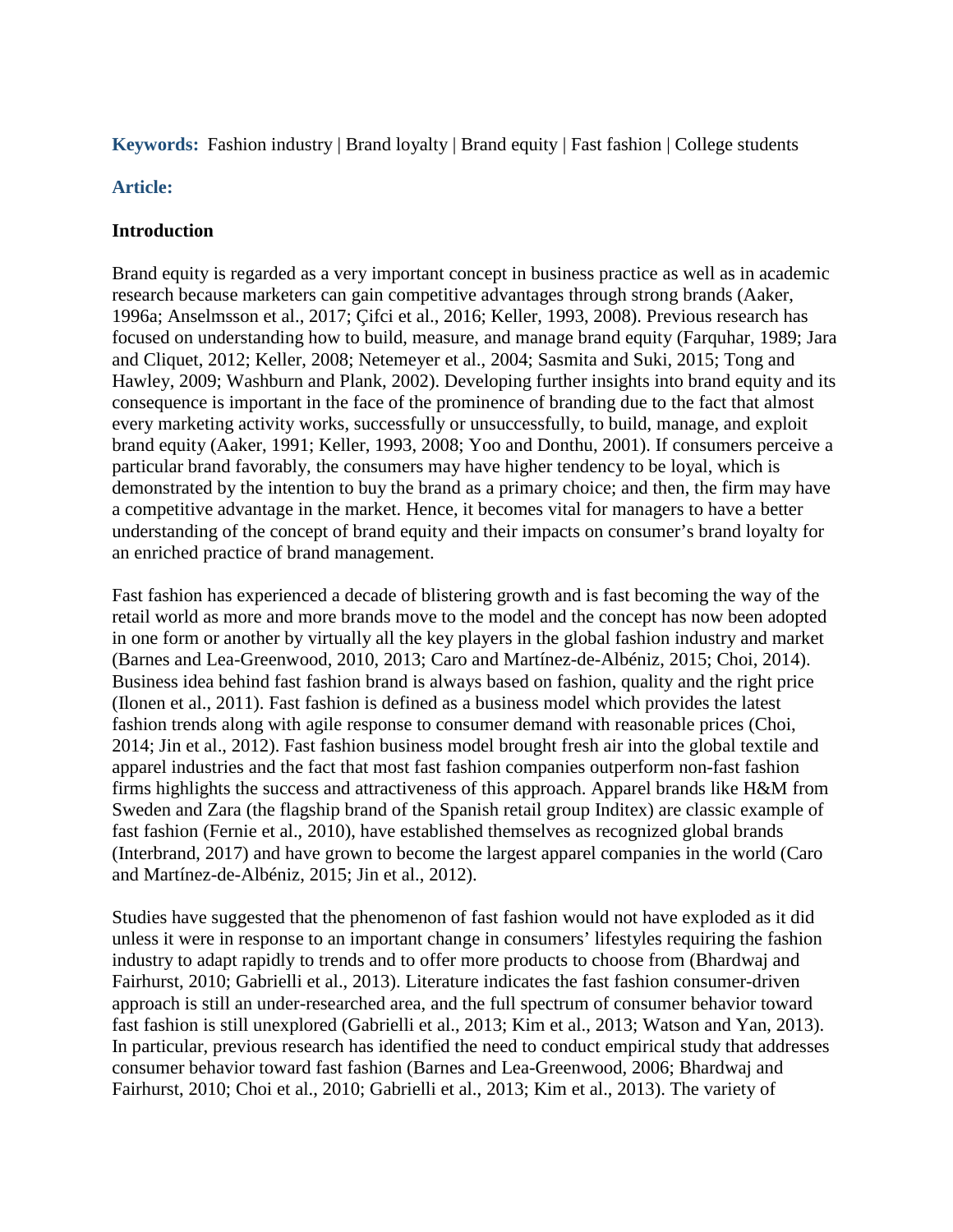approaches to fast fashion among consumers is still unclear, as is the extent to which these factors induce differences in behavior in approaching the phenomenon (Gabrielli et al., 2013). Now that the rapid expansion of fast fashion retailers in global consumer market has been remarkable for some years (Caro and Martínez-de-Albéniz, 2015; Joung, 2014; Moreno and Carrasco, 2016), it is an appropriate time to more closely examine fast fashion consumers' attitudes and behaviors. Fast fashion's target market is large population of mobile young people – the target for fashionable fast fashion clothes; and fast fashion exploits the segment of young consumers, offering of-the-moment design and the immediate gratification of continually evolving temporary identities (Barnes and Lea-Greenwood, 2006; Carpenter and Fairhurst, 2005; Jin et al., 2012; Joung, 2014; Joy et al., 2012; Kim et al., 2013; Watson and Yan, 2013). Fast fashion products are easily and quickly adopted by college students because they have limited financial resources and wearing trendy and socially visible fast fashion apparel plays an important role in socializing at this stage in the life cycle (Joung, 2014; Park and Sullivan, 2009). College students represent a huge and viable fashion market segment; however, very limited information is available about this group of consumers (Park and Sullivan, 2009). The research contributes to the study of young consumers' attitude and behavior toward fast fashion, especially from a college student's perspective.

As an attempt to bridge such research gap, this study aims to understand young consumers' brand loyalty toward fast fashion brands. Specifically, the purpose of this study was to empirically investigate the factors affecting college students' brand loyalty toward fast fashion product brands from a consumer-based brand equity (CBBE) perspective. The conceptualization and measurement of brand equity are diverse and inconclusive (Liu et al., 2017; Veloutsou et al., 2013). Despite diverging perspectives, the definition of brand equity and the dimensions of CBBE in the present study are unique to fast fashion product brands in a marketing communications context.

The paper is organized as follows. We first review the literature on brand equity conceptualizations and offer our rational for the research model and hypotheses. Then the methodology employed is explained followed by the analysis of empirical results. Finally, a discussion of the findings is presented and the managerial implications are drawn.

#### **Literature review and research hypotheses**

## *CBBE*

There is no consensus on brand equity definition in literature (Veloutsou et al., 2013). Brand equity was defined as the "added value" with which a given brand endows a product (Farquhar, 1989). Brand equity from an individual consumer's perspective is referred to as CBBE and is reflected by the increase in attitude strength for a product using the brand (Farquhar, 1989). Researchers have argued in favor of a consumer-based measurement of brand equity. Since only if there is value for consumers, there is value to the business firm (e.g. manufacturer and retailer) (Cobb-Walgren et al., 1995). Keller (1993) viewed CBBE as "the differential effect of brand knowledge on consumer response to the marketing of the brand." Keller's (1993) conceptualization focuses on brand knowledge and involves two components: brand awareness and brand image. By contrast, Aaker (1991) viewed CBBE as a set of assets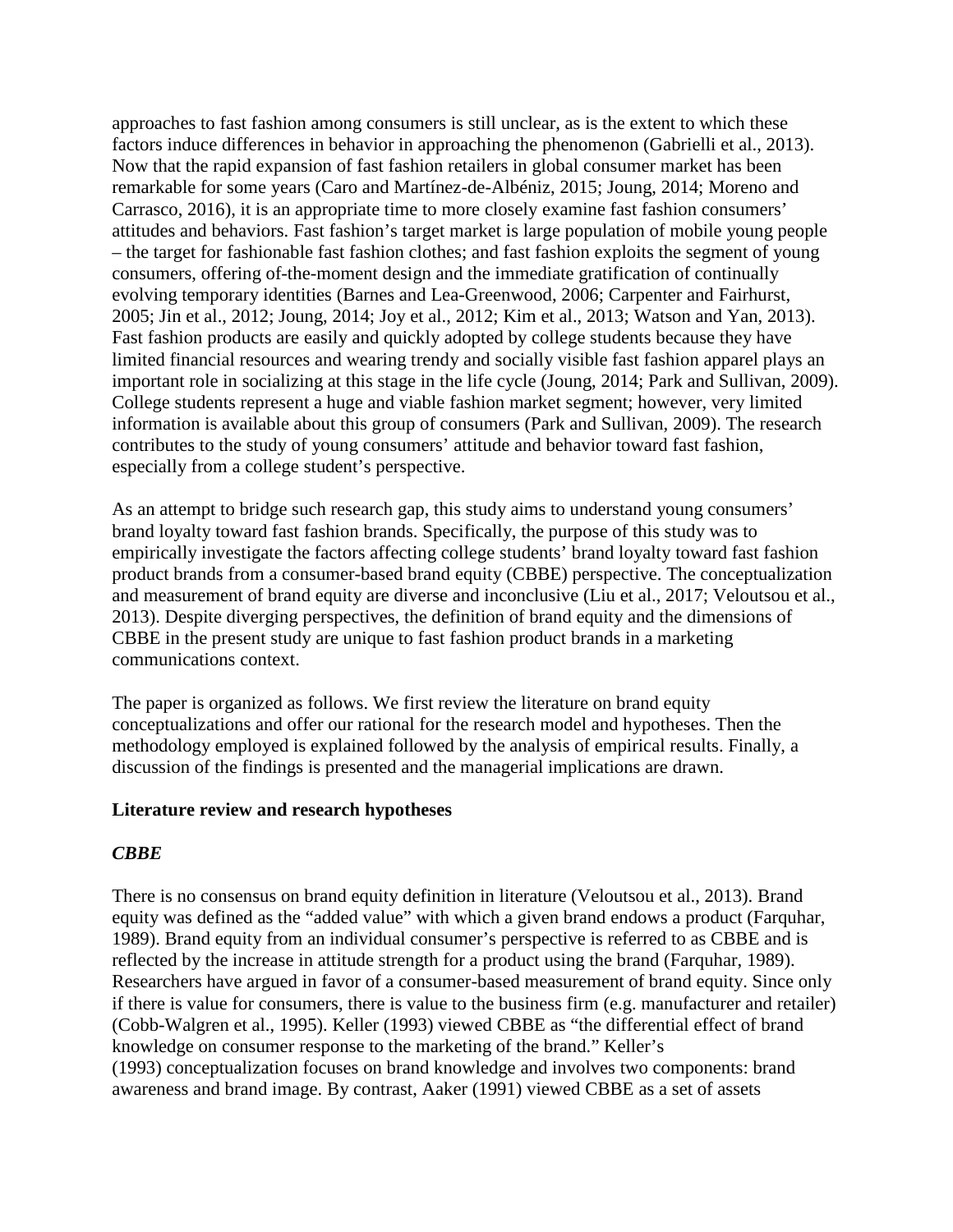(liabilities) linked to a brand's name and symbol that add to (or subtract from) the value provided by a product/service to the customer. Previous literature agrees that the difference in consumer response may be attributed to the brand name and demonstrates the effects of the long-term marketing invested into the brand (Keller, 2008; Nam et al., 2011; Netemeyer et al., 2004).

## *CBBE dimensions*

Besides the lack of consensus with regard to a definition of CBBE, there is little agreement in the literature on its constituent dimensions (Liu et al., 2017; Veloutsou et al., 2013). CBBE research is often about understanding concrete marketing actions or assets like the brand name and symbol, and how these relate to rational dimensions such as consumers' quality perceptions, symbolic dimensions like brand image, and outcomes such as purchase intentions and loyalty (Anselmsson et al., 2017). Within the mainstream academic literature on CBBE, Aaker (1991) provided the most generally accepted core CBBE dimensions: brand awareness, perceived quality, brand associations, and brand loyalty. Yoo and Donthu (2001) treated CBBE as a three-dimensional construct, combining brand awareness and brand associations into one dimension. Yoo and Donthu's (2001) CBBE scale was later validated by Washburn and Plank (2002). Netemeyer et al. (2004) suggested that brand equity should be measured by three core elements including perceived quality/perceived value, uniqueness, and willingness to pay a price premium. Recently, Pappu et al. (2005), Buil et al. (2008, 2013) provided empirical evidence of the multidimensionality of CBBE, supporting Aaker's (1991) and Keller's (1993) conceptualization of brand equity. All these CBBE research studies focus on marketing, describing CBBE as the differential effect of consumers' knowledge of a specific brand on responses to marketing activities and programs of that brand.

The strategic importance of brand equity for retailers has been highlighted in retail management research (Anselmsson et al., 2017). Recently, there is an emerging view of the retail brand equity (Anselmsson et al., 2017; Çifci et al., 2016; Swoboda et al., 2016). Studies on retail brand equity maintain that retailer specific dimensions (e.g. physical store atmosphere, assortment, layout, customer service) should be reflected in retail brand equity and the image of the retailer held by consumers is the basis of retail brand equity (Anselmsson et al., 2017; Burt and Davies, 2010; Jara and Cliquet, 2012). However, literature also pointed out the fragmented nature of retailer brand equity research and the need for future research in this area. Considering the complexity in retail brand equity concept and the divergence in retailer brand equity research itself, in this study, we apply CBBE measures to fast fashion brands, not including fast fashion retail store attributes or service dimensions. We focus on fast fashion CBBE from marketing perspective and include CBBE dimensions which represent consumer perceptions and reactions to fast fashion product brands.

There is a growing recognition that branding should be explored from a holistic perspective (Burt and Davies, 2010). Considering the nature of the fast fashion industry and incorporating previous literature on CBBE, we conceptualize fast fashion brand equity and provide a description of the dimensions of fast fashion CBBE in the following sections.

## *Brand awareness*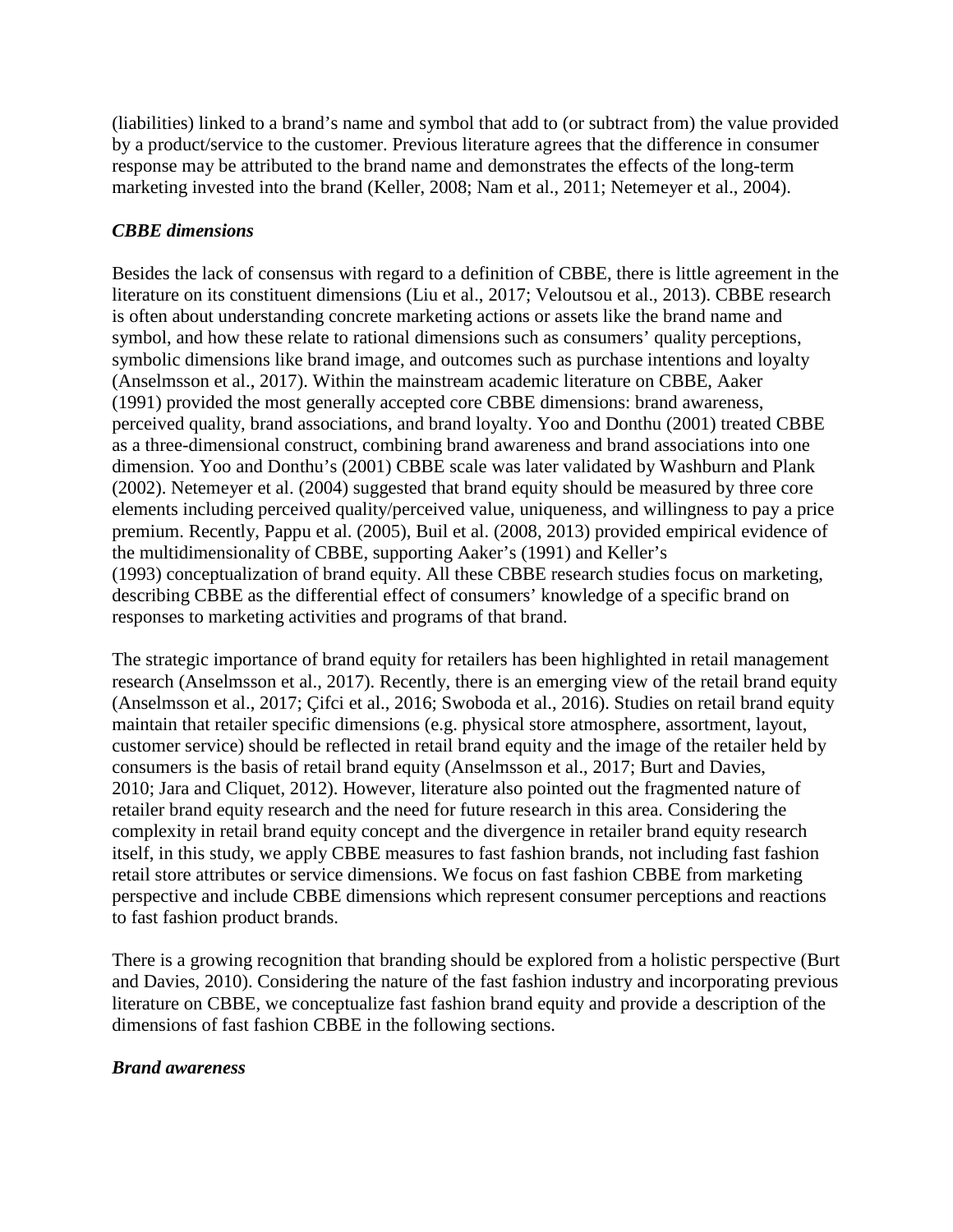Brand knowledge consists of brand awareness and brand image. The extant literature shows that the effect of awareness occurs in building brand equity and serving as guidelines for a strategy formulation for enhancing customer mind-set brand equity. Brand awareness refers to "the ability of a potential buyer to recognize or recall that a brand is a member of a certain product category" (Aaker, 1991, p. 61). This construct is related to the strength of a brand's presence in consumers' minds and is usually measured through brand recognition and recall under different circumstances (Aaker, 1996b; Keller, 1993). Keller (1993) conceptualized brand awareness as consisting of both brand recognition and brand recall. According to Keller, brand recognition is the basic and first step in brand communication; and brand recall refers to consumer's ability to retrieve the brand from memory, for example, when the product category or the needs fulfilled by the category are mentioned. Keller (1993, p. 3) argued that "brand recognition may be more important to the extent that product decisions are made in the store."

## *Perceived quality*

Perceived quality is defined as "the consumer's judgment about a product's overall excellence or superiority" (Zeithaml, 1988). It is not the objective quality of the product but consumers' subjective evaluations which depend on their perceptions (Buil et al., 2008; Zeithaml, 1988). Perceived quality is at a higher level of abstraction than any specific attribute, and differs from objective quality as perceived quality is more akin to an attitudinal assessment of a brand – a global affective assessment of a brand's performance relative to other brands (Aaker, 1996b; Keller, 1993; Netemeyer et al., 2004; Zeithaml, 1988). Perceived quality is a primary dimension in brand equity models because it has a strategic effect on brand equity by reducing the perceived risk (Aaker, 1991; Keller, 2008). There is a general consensus that perceived quality is among the fundamental constructs of brand equity. Information relevant to product quality can be obtained via promotion where the general quality of the brand is stressed or where quality is inferred from intrinsic or extrinsic brand attributes (Kirmani and Zeithaml, 1993; Netemeyer et al., 2004). Perceived quality may also be inferred via direct experience with a brand, and judgments from direct experience are stronger and are more easily "accessed" from memory (Netemeyer et al., 2004).

## *Brand associations*

Both Keller (1993) and Aaker (1991, 1996b) stated that the core role of brand associations is to create meanings for consumers. Keller (1993) discussed this construct under brand image and classified these associations into three major categories: attributes, benefits, and attitudes. According to Keller (1993), "customer-based brand equity occurs when the consumer is aware of the brand and holds some favourable, strong, and unique brand associations in memory" (p. 17). Aaker (1991) argued that a brand association has a level of strength, and that the link to a brand (from the association) will be stronger when it is based on many experiences or exposures to communications, and when a network of other links supports it. Further, Aaker (1991) suggested that brand associations could provide value to consumers by providing a reason for consumers to buy the brand, and by creating positive attitudes/feelings among consumers. Together, both of these researchers focused on measuring brand equity in terms of consumer perceptions of the brand, and emphasized the importance of consumer knowledge and brand associations as fundamental building blocks of brand image (Till et al., 2011).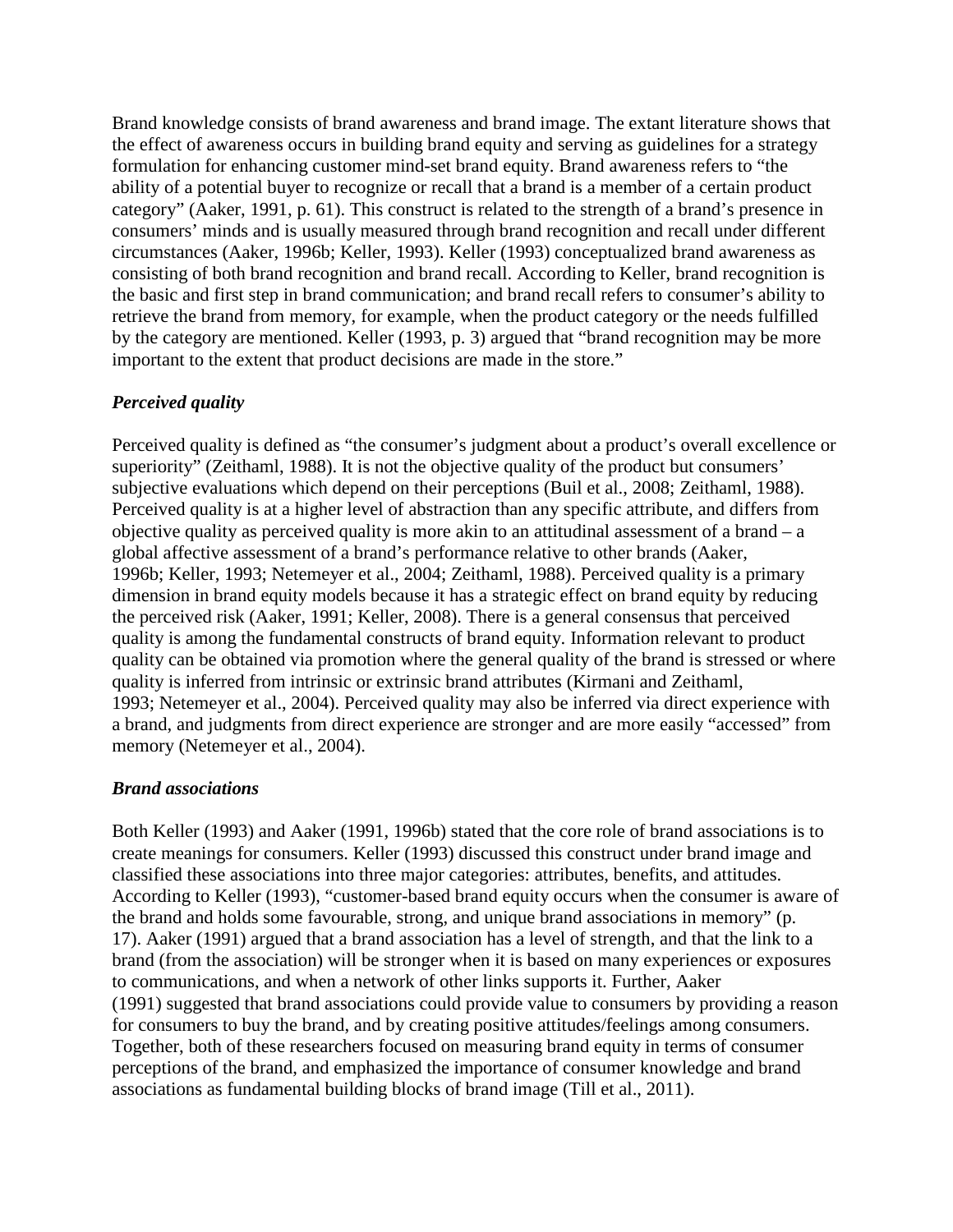While a brand may derive associations from a range of sources, perceived value, brand personality and organizational associations are the three most important types of brand associations, which influence the brand's equity (Aaker, 1996b; Buil et al., 2008; Pappu et al., 2005). Perceived value is defined as the customer's overall assessment of the utility of the brand based on perceptions of what is received (e.g. quality, satisfaction) and what is given (e.g. price and nonmonetary costs) relative to other brands (Netemeyer et al., 2004). Perceived value involves the trade-off of "what I get" (i.e. functional and emotional benefits) for "what I give" (i.e. time, money, and effort) (Kirmani and Zeithaml, 1993; Netemeyer et al., 2004). Brand personality is defined in terms of the various traits or characteristics that brands can assume from the perception of consumers (Aaker, 1991; Keller, 1993). In this study brand personality is defined as "the set of human characteristics associated with a brand" (Aaker, 1997). Another dimension of brand associations is the brand-as-organization perspective, which considers the organization that lie behind the brand (Aaker, 1996b). Organizational associations that are often important bases of differentiation and choice include having a concern for customers, being innovative, striving for high quality, being successful, having visibility, being oriented toward the community, and being a global player (Aaker, 1996b; Burt and Davies, 2010). In the present study, we adopt previous literature on brand association, and include perceived value, brand personality, and organizational associations as the three important dimensions of fast fashion brand equity.

#### *Brand uniqueness*

Uniqueness is defined as the degree to which customers feel the brand is different from competing brands – how distinct it is relative to competitors (Netemeyer et al., 2004). If the brand is not perceived as unique from competitors, it will have a difficult time in attracting consumers' attention and creating consumer preferences and commitment. As such, brand uniqueness is considered a core CBBE facet (Netemeyer et al., 2004). Choice theory offers an explanation as to the effectiveness of uniqueness as a core CBBE facet (Netemeyer et al., 2004). When faced with a choice among brands, features common to alternative brands may cancel each other out because they offer little diagnostic information toward preference. In contrast, unique features do offer diagnostic information by differentiating the brand from other brands. Fast fashion consumption is driven by the desire for newness which is related to creative choice counter-conformity (Barnes and Lea-Greenwood, 2010; Shen et al., 2014). Tokatli (2008) and Shen et al. (2014) maintained that the need for newness and uniqueness of fast fashion drives the current seminal change in the culture of global fashion industry. Tokatli (2008) reported that the increased variety and fashionability associated with fast fashion enhances fashion firm's competitive advantage.

#### *Consumer brand loyalty*

The focus of business activities is no longer solely on competing for new customers, but also on securing the loyalty of existing ones. The underlying view behind this is that the costs of attracting new customers are several times higher than those of securing the loyalty of a company's existing clientele (Fornell and Wernerfelt, 1987). Previous studies reported that the net present value increase in profit that results from a 5 percent increase in customer retention varies between 25 and 95 percent (Oliver, 1999). Organizations can increase their market share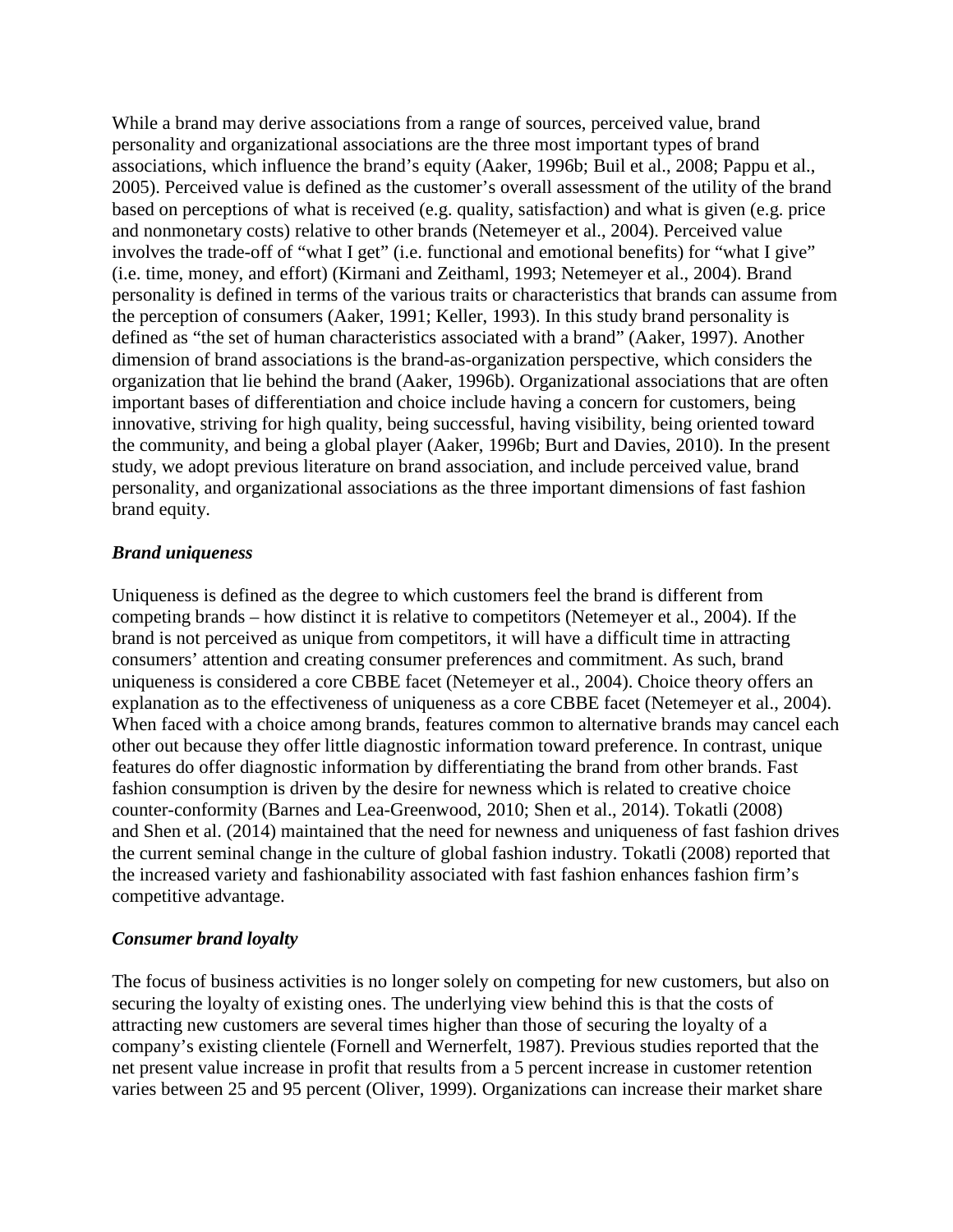with the help of their loyal customers because those customers frequently purchase their brands and resist situational factors and competitors' marketing efforts (Chaudhuri and Holbrook, 2001).

There are two different aspects of brand loyalty – behavioral and attitudinal. Behavioral, or purchase, loyalty consists of repeated purchases of the brand, whereas attitudinal loyalty refers to the psychological commitment that a consumer makes in the purchase act, such as intentions to purchase and intentions to recommend without necessarily taking the actual repeat purchase behavior into account (Nam et al., 2011). Aaker (1991) defined brand loyalty as: "the attachment that a customer has to a brand." Oliver (1999) defined brand loyalty as: "a deeply held commitment to rebuy or re-patronize a preferred product or service consistently in the future, despite situational influences and marketing efforts having potential to cause switching behaviour." Chaudhuri and Holbrook (2001) argued that "attitudinal brand loyalty includes a degree of dispositional commitment in terms of some unique value associated with the brand." From an attitudinal perspective, Yoo and Donthu (2001) maintained that brand loyalty was "the tendency to be loyal to a focal brand, which is demonstrated by the intention to buy the brand as a primary choice." Previous studies suggested that brand loyalty is more prominent under conditions of more positive emotional mood and affect, therefore brands that make consumers "happy" or "joyful" or "affectionate" elicit more purchase and attitudinal loyalty (Chaudhuri and Holbrook, 2001; Park and Sullivan, 2009). In the present study, we conceptualize brand loyalty based on an attitudinal perspective and consumer perceptions.

Some scholars mentioned that brand loyalty could be excluded from the conceptualization of brand equity and is one of the consequences of brand equity (Brady et al., 2008; Chen, 2001; Nam et al., 2011); while others maintained that brand loyalty is a major component of brand equity (Aaker, 1991; Buil et al., 2008; Pappu et al., 2005; Yoo and Donthu, 2001). Recent studies argued that brand loyalty is an outcome of brand equity and confirmed that other brand equity dimensions influence brand loyalty (Buil et al., 2013; Çifci et al., 2016). Thus, in this study, we argue that it is appropriate to view brand loyalty as the consequence of other brand equity dimensions. We turn to existing literature to substantiate our argument.

## *Development of research hypotheses*

Based on the CBBE perspective, this study examines the effects of brand awareness, perceived quality, perceived value, brand personality, organizational associations, and brand uniqueness on brand loyalty.

## *Effect of brand awareness on consumer brand loyalty*

In today's competitive business environment, the first step for marketers is to concentrate on brand management and niche strategies to improve brand awareness by strengthening consumerbrand/product connection. When consumers are uncertain about product attributes, brands can be used to inform them about product positions and to ensure them that product claims are credible. The reduced uncertainty can lower information costs and perceived risk by consumers but increase consumers' expected utility (Wang et al., 2008). Globally, the phenomenal growth in the availability of various media (internet, TV, cell phone, music video, and magazine) and their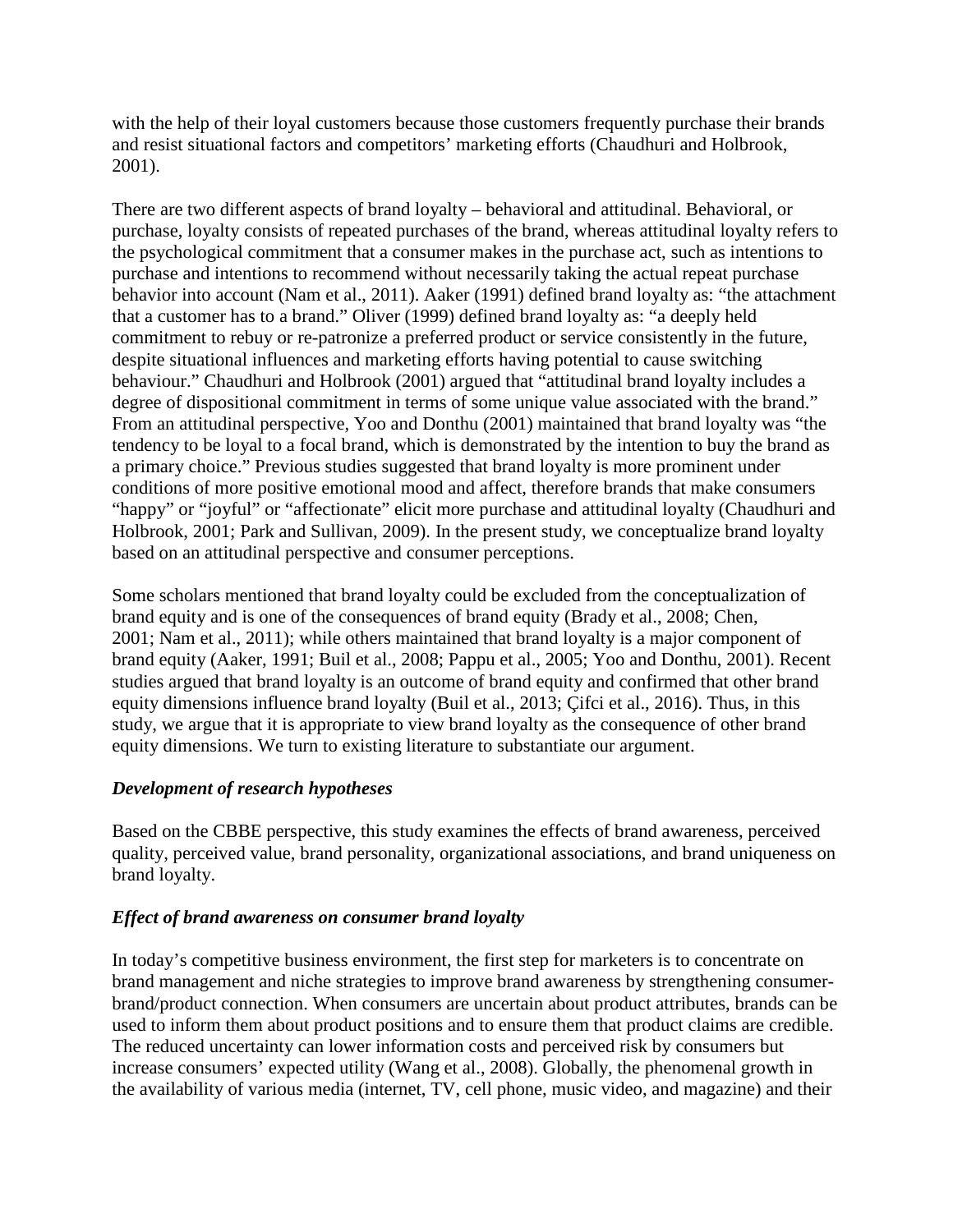coverage of fashion has contributed to the increase in global fashion consciousness among young consumers (Sasmita and Suki, 2015). Brand awareness impacts consumer's perception of the fast fashion products and their preferences, attachment and brand loyalty toward a fast fashion brand. Therefore, this research proposes the following hypothesis to examine the effect of brand awareness on brand loyalty:

# *Hypotheses*

*H1.* Brand awareness has a significant positive effect on consumer brand loyalty.

## *Effect of perceived quality on consumer brand loyalty*

Consumer views perceived quality as the customer's judgment of the overall excellence, esteem, or superiority of a brand (with respect to its intended purposes) relative to alternative brand(s). There is a general agreement in literature that perceived quality creates a basis for brand differentiation and extension (Pappu et al., 2005) and offers a price premium advantage for firms (Keller, 1993; Netemeyer et al., 2004). Perceived quality provides consumers with a reason to buy, so it influences consumer preference and purchase intention; therefore, this study hypothesizes that:

# *Hypotheses*

*H2.* Perceived quality has a significant positive effect on consumer brand loyalty.

## *Effect of perceived value, brand personality, and organizational associations on consumer brand loyalty*

Perceived value, brand personality and organizational associations are three core assets for building strong associations between consumers and a brand. Brand associations represent the basis for purchase decisions and for brand loyalty (Chen, 2001). The stronger brand associations are in a product, the more the product will be remembered by consumers (Sasmita and Suki, 2015). Perceived value is at a higher level of abstraction than any attribute or benefit of a brand. Consumer's perceived value involves consumer's overall assessment of the brand functional, experiential, or symbolic attributes and benefits in relation to the cost and effort made by the consumer (Netemeyer et al., 2004). Previous research maintained that brand personality affects how consumers feel about the brand, which can impact the level of brand loyalty (Sung and Kim, 2010). Brand personality, especially a distinctive, powerful, and favorable one, is beneficial for both marketers and consumers and can create a bond between them (Sung and Kim, 2010), which will lead to consumer brand loyalty. Organizational associations refer to those beliefs held by consumers that the company which markets the brand is honest, trustworthy, and cares about its customers (Netemeyer et al., 2004). What consumers know about a company can influence their beliefs and attitudes toward their products/brands, which will in turn impact consumer commitment and purchasing behavior (Brown and Dacin, 1997; Chen, 2001). Based on the literature, the following hypotheses are formulated to examine the effects of fast fashion's perceived value, brand personality, organizational associations on brand loyalty: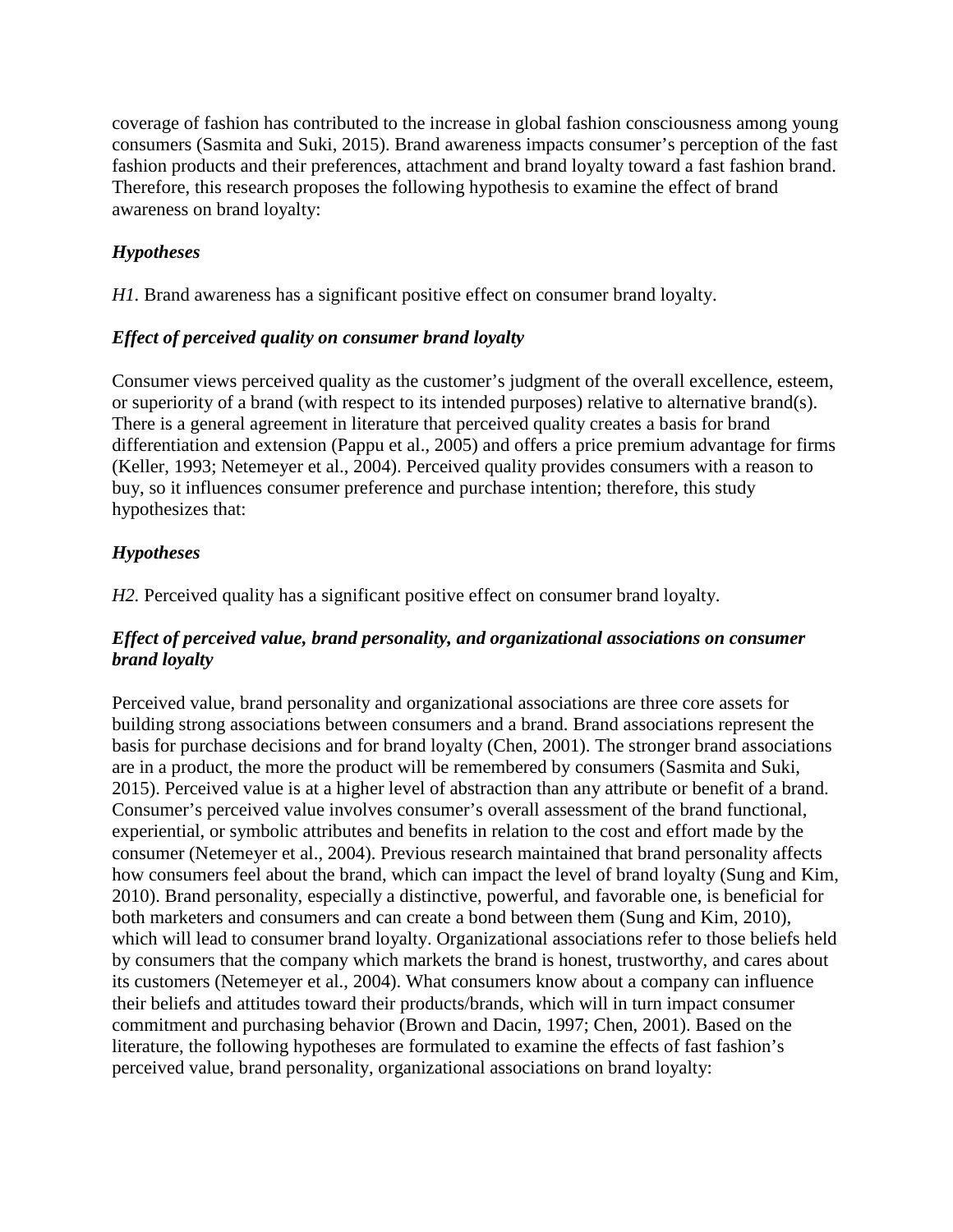## *Hypotheses*

*H3.* Perceived value has a significant positive effect on consumer brand loyalty.*H4.* Brand personality has a significant positive effect on consumer brand loyalty.

## *H5.*

Organizational associations have a significant positive effect on consumer brand loyalty.

## *Effect of brand uniqueness on consumer brand loyalty*

Given that consumers tend to be more likely influenced by distinctive features, the unique features offer a simplifying "heuristic" for choosing among alternatives (Netemeyer et al., 2004). Keller (2010) states that consumers' brand perceptions are driven by their knowledge and the need for uniqueness toward brand, which are derived from personal experience. Fast fashion retailers such as Zara, Mango, and H&M offer unique capabilities with strong brand asset (Park and Sternquist, 2008). Unique fast fashion apparel satisfies consumers' need for uniqueness, which is defined as the trait of pursuing differences relative to others so that it can develop and enhance one's self-image as well as social image (Shen et al., 2014). Fast fashion brands have been increasing its share in the fashion market and have become more capable of gaining loyal consumers. Consumers seek unique latest fast fashion products due to the fact that they provide the trendiest items and create uniqueness in the fashion market by producing scarcity with small quantities (Barnes and Lea-Greenwood, 2006; Shen et al., 2014). Regardless of how it is formed, if a brand is considered unique, it can increase consumers' brand consciousness and purchase intention and can command a price premium in the marketplace. Therefore, the following hypothesis was formulated to examine the relationship between consumer perception of fast fashion brand uniqueness and consumer brand loyalty:

# *Hypotheses*

*H6.* Brand uniqueness has a significant positive effect on consumer brand loyalty.

## *Research model and hypotheses*

In order to understand the nature of the relationships between the various dimensions of fast fashion CBBE and consumer brand loyalty, we followed previous researchers' suggestions. In the present study, we included both brand awareness and the three kinds of brand associations that are widely recognized in the literature: perceived value, brand personality, and organizational associations. Perceived quality, which is generally agreed as a core facet of CBBE, is included in the fast fashion brand equity. In addition, brand uniqueness is also included in the fast fashion brand equity due to the fact that unique aspects of a brand affected both preferences and the brand purchase intention (Netemeyer et al., 2004; Shen et al., 2014).

Figure 1 shows the research conceptual model proposed in this study. We propose that fast fashion CBBE, including six dimensions: brand awareness, perceived quality, perceived value, brand personality, organizational associations, and brand uniqueness all contribute to consumer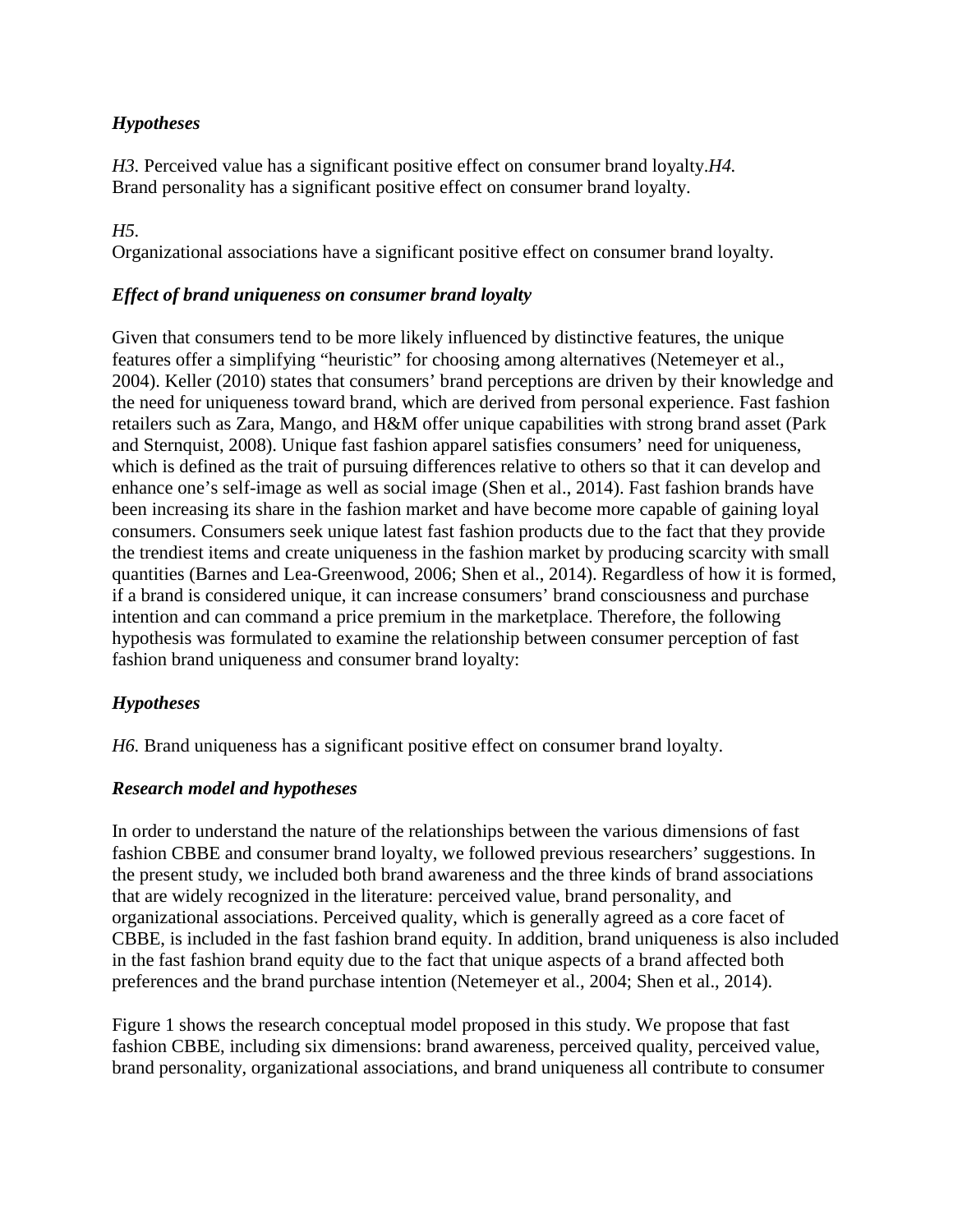brand loyalty. Therefore, the research model encompasses the six hypotheses that are stated above.

### **Research methodology**

A survey instrument in the form of a structured questionnaire in English was designed based on a review of pertinent literature, interviews, discussions and our own judgment. The instrument incorporates seven constructs: brand awareness, perceived quality, perceived value, brand personality, organizational associations, brand uniqueness, and brand loyalty.

### *Measures of fast fashion brand personality scale*

Brand personality construct is measured by personality components of fast fashion brands. This research aims to identify the personalities that are specifically associated with fast fashion brands from the customer's perspective. Motivated by recent studies that argue for creating an appropriate scale and specific personality traits in particular sectors (Valette-Florence and De Barnier, 2013), we seek to define brand personality measurement scale adapted to fast fashion brands.

Guided by Aaker's (1997) brand personality study, our selection and identification of fast fashion brand personality attributes follows the following process. In the first step, we conducted interviews with 46 college students to describe their experiences with fast fashion and elicit the attributes and traits consumers associate with their preferred fast fashion brands. In this freeassociation task, participants were asked to write down the personality attributes that first came to mind when thinking about fast fashion brands. A total of 215 unique traits were generated in this process. In the second step, we incorporated the Aaker's (1997) 42 original personality traits into our inventory, because those attributes were compiled and developed from diverse sources. In the third step, from the set of personality attributes gathered in the previous two steps, attributes that are redundant, ambiguous, or irrelevant to the construct were eliminated, resulting in a final set of 58 traits for examining fast fashion brand personality. We used a principal component analysis with varimax rotation to determine what underlying brand personality structure exists for the data.

### *Measures of brand awareness, perceived quality, perceived value, organizational associations, brand uniqueness and consumer brand loyalty*

The items tapping the constructs of brand awareness, perceived quality, perceived value, organizational associations, brand uniqueness and consumer brand loyalty were developed based on an extensive review of the scholarly literature to establish the content validity of each construct. Specifically, three items measuring brand awareness were obtained from Buil et al. (2008), Yoo and Donthu (2001), and Tong and Hawley (2009); three items measuring perceived quality were obtained from Buil et al. (2008), Yoo and Donthu (2001), and Netemeyer et al. (2004); while three measures of perceived value were from Netemeyer et al. (2004) and Aaker (1996b). Three measures of organizational associations were obtained from Buil et al. (2008) and Aaker (1996b). Three measure of brand uniqueness were from Netemeyer et al. (2004). Finally, three measures for consumer brand loyalty were adopted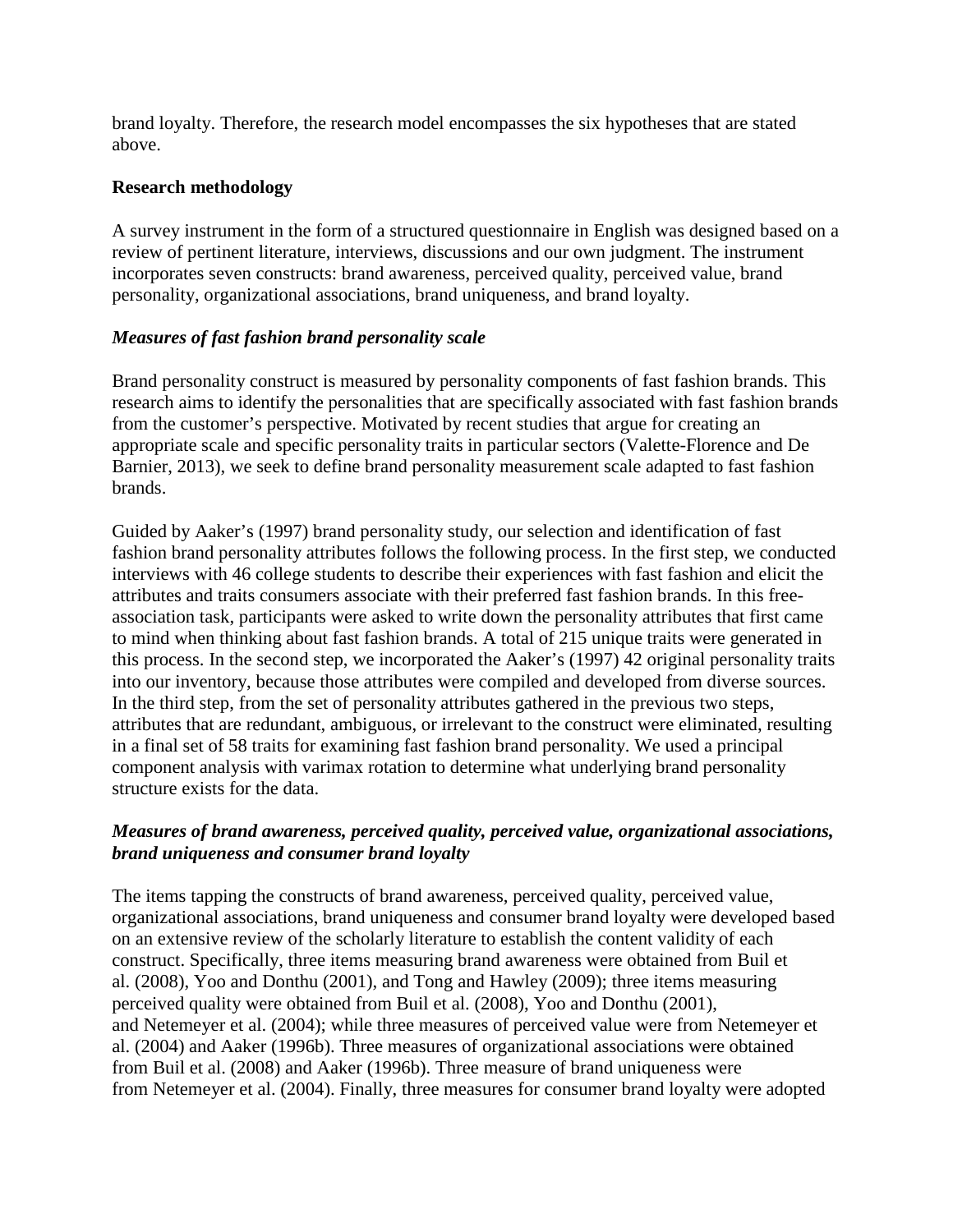from Buil et al. (2008) and Yoo and Donthu (2001). These measures were empirically tested and used by previous researchers. The items are measured using a five-point Likert-type scale.

## *Data collection*

Fast fashion's target market is large population of young people (Carpenter and Fairhurst, 2005; Joung, 2014; Joy et al., 2012; Watson and Yan, 2013). The primary objective guiding the sample selection for this study involved finding a homogeneous group of consumers who regularly shop in the fast fashion retailers. In this study, we used convenience sampling – a sample of college students, which includes individuals whose demographic profiles are not distant from the target market. Prior to the actual survey, a pretest of the questionnaire was conducted among 45 undergraduates at a large university in the northeastern USA to enable the refinement of the measurement scales and the checking for any ambiguous or loaded questions. The final questionnaire was administered to students enrolled at the university. The brands included in the survey are six top fast fashion brands that are very well-known among global young consumers, including Zara, H&M, Mango, Topshop, Forever 21, and Uniqlo. The selection of these brands was based on the literature (Caro and Martínez-de-Albéniz, 2015; Divita and Yoo, 2014; Watson and Yan, 2013), and our discussion with students during the process of survey development. Respondents were first asked to select one fast fashion brand they were most familiar with; then the participants were asked to evaluate the survey items using a five-point Likert scale (1=strongly disagree to 5=strongly agree).

A total of 468 surveys were returned and 419 responses were found usable for this study. Ninetyseven percent of the responses were in the 18-25 year age range. In all, 89 percent of the sample were female. The most prevalent ethnic group was Caucasian (72.6 percent), followed by African-American (11.5 percent), Asian (7.4 percent), and Hispanic (5.0 percent).

## **Analysis and results**

We first analyzed the fast fashion brand personality scale, and then used the components of brand personality as the measures for brand personality construct in the testing of the research conceptual model. The two-step structural equation modeling approach was used. First, the measurement model was evaluated using confirmatory factor analysis to demonstrate adequate model fit and to ensure a satisfactory level of measure reliability and validity for the underlying variables and their respective factors in the model. Second, the structural model was tested to examine the research hypotheses. Analysis based on the maximum likelihood estimation method was carried out using LISREL 9.1.

# *Fast fashion brand personality*

We used a principal component analysis with varimax rotation to determine what underlying brand personality structure exists for the data. The analysis solution was determined by using the following criteria: eigenvalue  $(>1)$ , variance explained by each component, scree plot, loading score for each factor ( $\geq 0.40$ ), elimination of cross-loading higher than 0.40, and meaningfulness and interpretability of each dimension.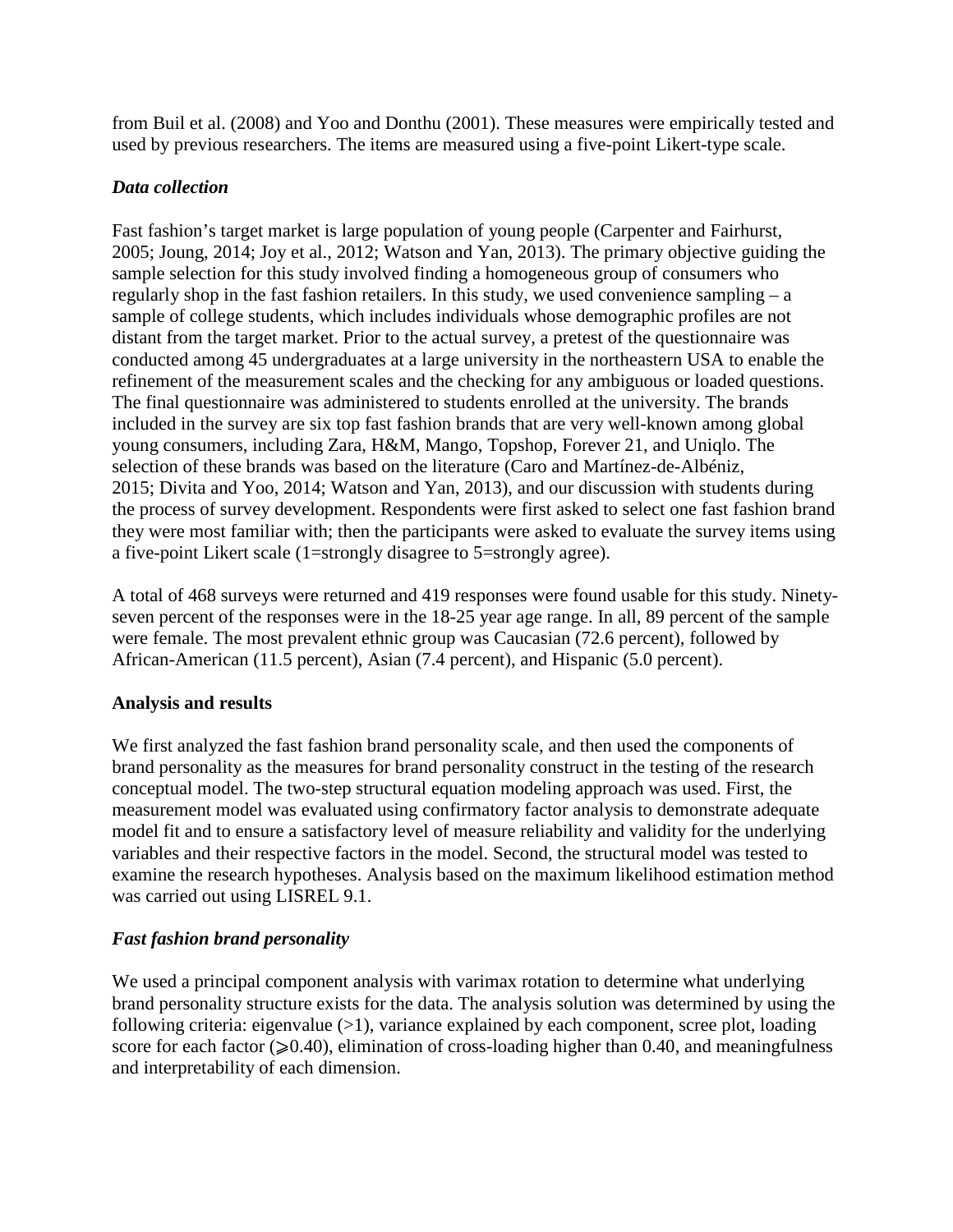As a result, four components were extracted (Excitement, Attractiveness, Up-to-dateness, and Sophistication), which explain approximately 59.6 percent of the total variance. Moreover, the analysis of reliability of each component was satisfactory (Cronbach's *α* of 0.900, 0.842, 0.825, and 0.812 for excitement, attractiveness, up-to-dateness, and sophistication, respectively). For each component, traits with the highest item-to-total correlations were also identified. The figure below (Figure 2) represents the fast fashion brand personality framework. In the following analysis, the brand personality construct is operationalized by including its four components as the measures of brand personality. A composite score for each brand personality component was determined by calculating the average of respondent's ratings for the three traits with the highest item-to-total correlations (Aaker, 1997; Hair et al., 2010). The four components with their corresponding composite sores were used as the four measures of brand personality construct in the following analysis of the measurement model and the structural model.

#### *The measurement model*

Evaluation of the measurement model was conducted using confirmatory factor analysis to examine the relationships between the indicator variables and their respective underlying factors. Multiple fit indexes were used to examine the model fit: Chi-square/df <3; the root mean squared error of approximation (RMSEA), the goodness-of-fit index (GFI), non-normed fit index (NNFI), comparative fit index (CFI), etc. The fit indexes in Table I show that a satisfactory fit is achieved for the measurement model: the  $\chi^2$ /(df)=1.91, less than 3.00; RMSEA=0.047; GFI=0.94; NNFI=0.99; CFI=0.99. Table I also reports a summary of the factor loadings (standardized), *t*-values, and reliability and validity analyses in the measurement model. As shown in Table I, all the path parameter estimates are statistically significant with  $p<0.01$ ; all the composite reliability coefficients vary from 0.65 to 0.90 and are above the acceptable guideline 0.60 which DeVellis (2003) suggested, indicating reasonably strong support for the construct reliability. The AVEs (average variance extracted) are greater than the criteria of 0.50, suggesting adequate convergent validity (Fornell and Larcker, 1981). Discriminant validity was established by the fact that none of the confidence intervals of two standard errors around the correlation for each respective pair of factors include 1.0. The results from evaluation of the measurement model indicate that the measurement model is adequate for testing the proposed structural model.

#### *The structural model*

The results from evaluation of the structural model are shown in Figure 1. The structural equation model supports the relationships stated in the H1 (brand awareness – brand loyalty, standardized path coefficient=0.37,  $t=6.73$ ,  $p<0.01$ ), H3 (perceived value – brand loyalty, standardized path coefficient=0.30, *t*=5.46, *p*<0.01), H5 (organizational associations – brand loyalty, standardized path coefficient=0.22, *t*=3.48, *p*<0.01), and H6 (brand uniqueness – brand loyalty, standardized path coefficient=0.18, *t*=4.20, *p*<0.01), demonstrating that brand awareness, perceived value, organizational associations, and brand uniqueness positively and strongly affect the consumer brand loyalty. However, significant support is not found for the H2 (perceived quality – brand loyalty, standardized path coefficient =0.06, *t*=1.45, non-significant at the 0.05 level), nor for the H4 (brand personality – brand loyalty, standardized path coefficient=−0.03, *t*=−0.56, non-significant at the 0.05 level).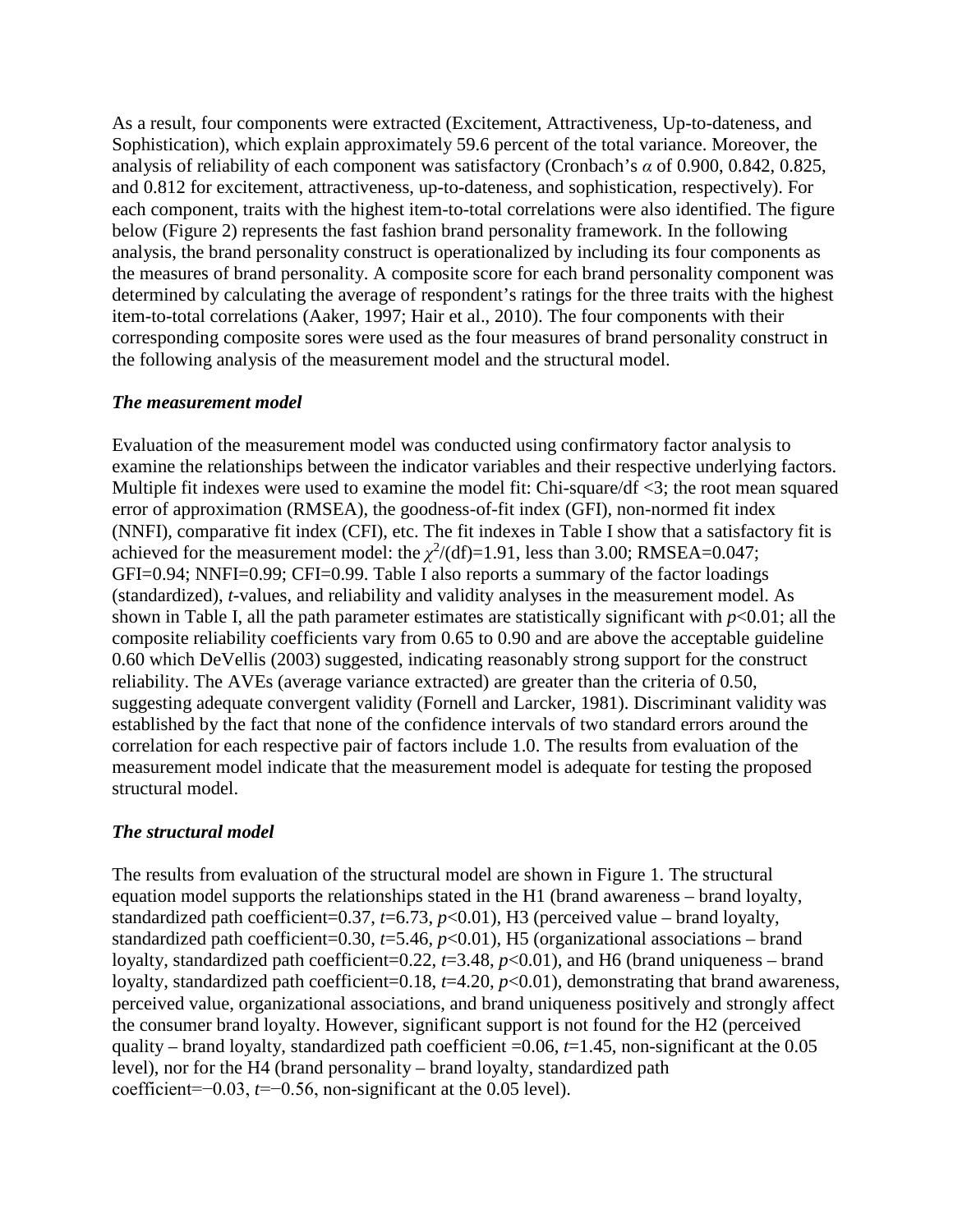#### **Discussion**

### *Effects of brand awareness, perceived value, organizational associations and brand uniqueness on consumer brand loyalty*

The confirmation of the hypotheses H1 (brand awareness – brand loyalty), H3 (perceived value – brand loyalty), H5 (organizational associations – brand loyalty) and H6 (brand uniqueness – brand loyalty) shows that brand awareness, perceived value, organizational associations and brand uniqueness positively and strongly affect consumer brand loyalty. This means that, consistent with previous studies, strong associations that support a competitively attractive and distinct brand position could create favorable feelings and behaviors toward a brand and lead to consumer brand loyalty. Enhanced brand recognition and brand recall will positively influence consumer-brand relationships and can affect consumer loyalty toward a brand. For Zara, the number of the stores in Americas in 2014 is 614, compared with 548 in 2013, and 252 in 2006 (Inditex, 2015). For H&M, the number of the stores in the USA in 2014 is 356, including the net addition of 51 new stores (H&M, 2015). With the rapid growth in fast fashion retailers in the USA and the increased availability of fast fashion brands in today's multichannel, multimedia retail marketing environment, US young consumers are familiar with fast fashion brands and their enhanced awareness positively impacts their purchasing behavior.

When consumers perceive a brand having a good value to them, they are more likely to keep purchasing the brand. The trendy items allow them to update their wardrobe more regularly than before. In a nutshell, fast fashion offers affordable pricing and acceptable quality. It may not be premium quality, but it is a trendy piece and very affordable. For college students, considering what they get (functional, emotional, and symbolic benefits) and what they give (time, money, and effort in purchasing), fast fashion apparel provides them the best value. Updated looks, greater variety, and limited editions, along with the speed of their availability and affordable price, make this industry very attractive to many young consumers (Joy et al., 2012). The choice of fast fashion item is more than satisfactory, so the perceived value of fast fashion contributes to college students' loyalty toward fast fashion brands.

Brand uniqueness offers diagnostic information by differentiating the brand from other brands, provides a simplifying "heuristic" that positively affects consumer brand preference and their willingness to pay a higher price for a brand (Netemeyer et al., 2004). College students are very fashion conscious; thus they fervidly follow trends and are perennially in pursuit of specific pieces that are both unique and stylish. Therefore, fast fashion, which is the low-cost clothing collections based on current, high-cost luxury fashion trends, is perceived trendy and unique and socially visible, and therefore attracts more and more college students.

This study shows organization associations significantly impact brand loyalty. Organizational associations are a brand-as-organization perspective, which considers the organization that lies behind the brand (Aaker, 1996b). Consumers' liking and trust toward the organization that makes a brand can also provide value to consumers, enhance positive feelings and attitudes, and provide reasons for them to buy the brand. With the phenomenal growth in media, internet and magazine coverage of trends and fast fashion businesses, with the collaboration between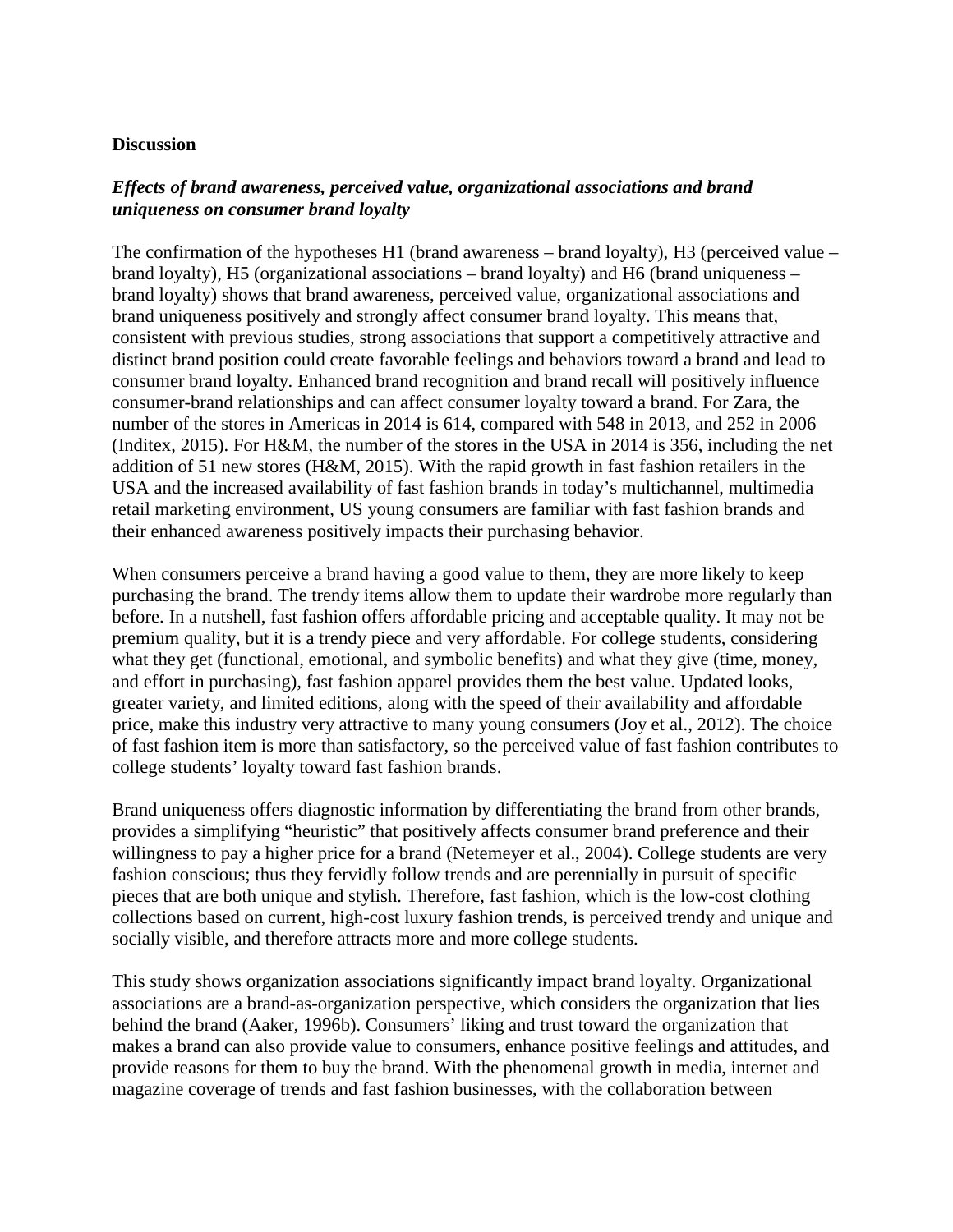celebrities and fast fashion brands, and with the increasing availability of fast fashion products in different retail channels, young consumers are aware of fast fashion organizations and their associations with fast fashion organizations may contribute to their purchasing of the fast fashion products.

## *Effect of perceived quality on consumer brand loyalty*

It turns out that the relationship between perceived quality and brand loyalty is not strongly supported by the data (significant support is not found for the hypothesis H2). For the US young consumers, perceived quality affects brand loyalty to some extent but the impact is not that strong at the 0.05 level. This result is in line with the study results of Tong and Hawley (2009) and Buil, de Chernatony and Martínez (2013), indicating that having high quality alone is not a guarantee of a successful brand. This is particularly true for fast fashion business, since perceived quality is not an influential factor in young consumer's purchase decision because college students are more interested in fashionable styles and price than the quality.

## *Effect of brand personality on consumer brand loyalty*

The surprising but interesting result of the effect of brand personality on brand loyalty, as shown by the non-significant relationship stated in H4, indicates that fast fashion brand personality identified in this study does not significantly affect consumer brand loyalty. Fast fashion's exciting, attractive and fashionable personality may not contribute to brand loyalty of US young consumers. One possible reason may be related to the fierce competition in the fashion industry. All types of fashion companies are trying to adopt fast response system to pick up the latest designer trends, to interpret and translate them to their stores at affordable pricing, and to attract consumers' attention. The impact of fast fashion's brand personality may not be strong enough to have a positive and significant effect on young consumer brand loyalty. Another explanation may be due to the fact that consumers in the USA are more diverse and the culture in the USA is more individualistic nature. In the USA, people tend to emphasize emotional independence and individual needs. The Western cultures' self-view gives rise to an emphasis on the expression of one's unique configuration of needs, rights, and capacities. The fast fashion brand personality alone may not be able to build brand loyalty. Moreover, another possible explanation could be that brand personality might affect consumer brand loyalty through influencing other variables, such as brand satisfaction (Brakus et al., 2009), brand affect (Sung and Kim, 2010) and brand trust (Sung and Kim, 2010; Tong et al., 2017, Advance online publication), and customer satisfaction (Su and Tong, 2016).

## **Conclusions**

Inspired by Burt and Davies (2010)'s work which justified a holistic approach to retail branding, in this study, we examined the relationships between young consumers' attitudes toward fast fashion brands and their brand loyalty using a CBBE approach. The successful global fast fashion retailers have developed a strategic proposition not only with unique concepts and brand power but also unique capabilities to achieve a sustainable competitive advantage (Park and Sternquist, 2008). Fast fashion was able to create an extremely powerful brand based on its business model of fashion and quality at the best possible price (Ilonen et al., 2011). Findings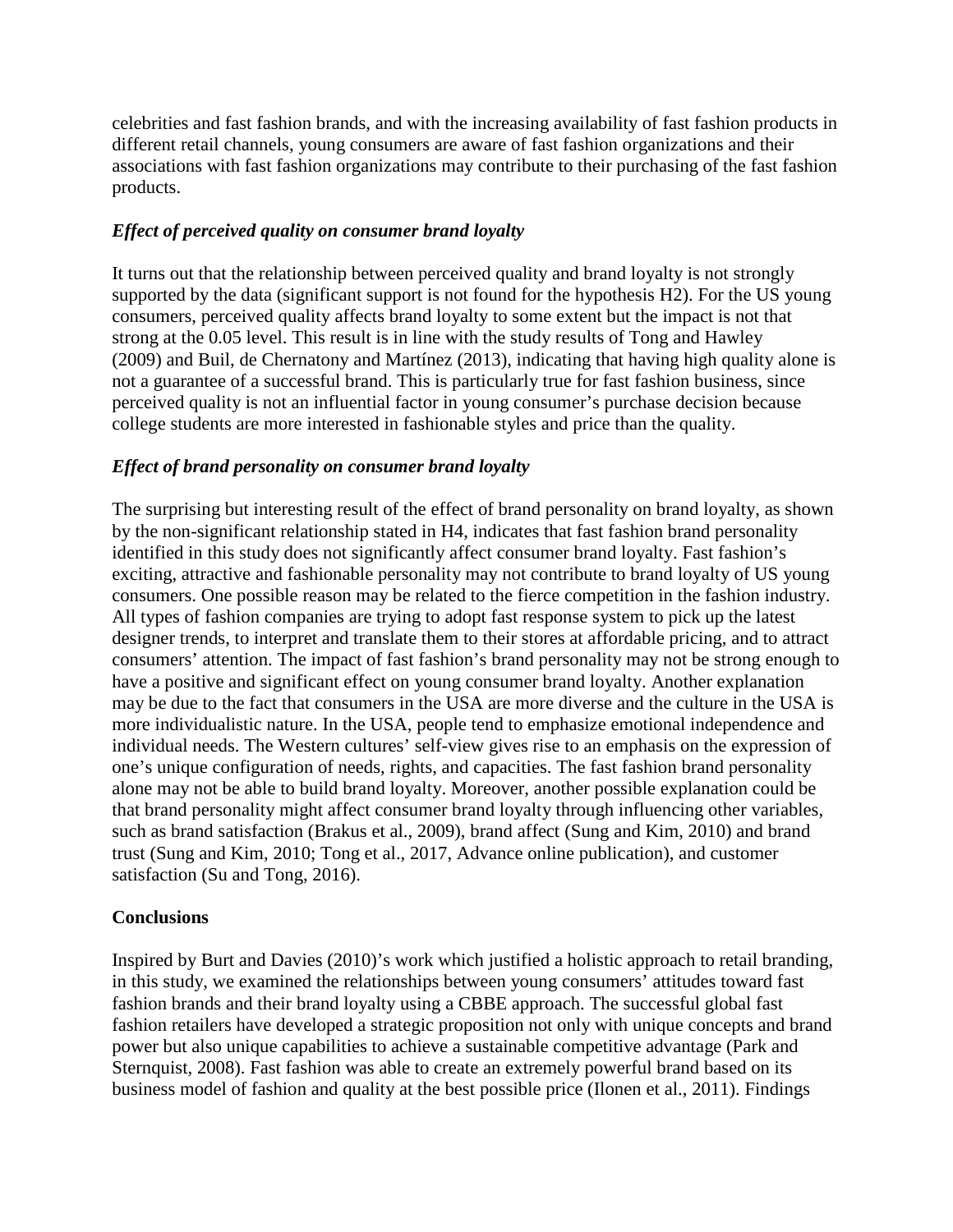from the study show that different brand equity dimensions contribute to consumer brand loyalty in different ways. More specifically, this study shows that for the US college students, not all brand equity dimensions have the same influence in generating consumer loyalty toward a brand. Brand awareness, perceived value, brand uniqueness, and organizational associations are the contributing dimensions of brand equity to building consumer brand loyalty. The results obtained in this research point out the interesting implications for managers. Some brand equity dimensions are more efficient than others; therefore, it is important that managers understand the differences of the effects of brand equity dimensions and implement appropriate retail marketing mix strategies accordingly. Since brand managers and marketing practitioners often have limited resources to implement marketing/branding strategies, these findings can help them prioritize and allocate their resources across the dimensions accordingly. Fast fashion marketing and branding managers should consider the relative importance of different brand equity dimensions and should concentrate their effort on building brand loyalty and enhancing the consumer perceptions that lead to consumer loyalty.

This present study has several limitations to be addressed. First, the study was conducted in the USA and was limited to the fast fashion brands. Future research needs to be done to examine the effects of brand equity dimensions on brand loyalty from international consumers and for other products and services. Second, this study examined one specific consumer demographic group – college students, who are from relatively narrow age and socio-economic ranges. We used college students under the assumption that the college student population is a relatively homogeneous segment with similar social-economic status, thus all college students have the same budget constraint. Therefore, the findings cannot be generalizable to other age and socioeconomic ranges. We also need to realize that college students are not necessarily representative of young consumers. Future study is needed for investigating the general young consumers or even including consumers from other age groups. Third, the study was carried out on a convenience sample of college students, we should be aware of the limitation of using convenience sample and a relatively biased ratio of genders among the respondents.

Fast fashion, with the onus on consumer-driven trends, is the ultimate marketing concept (Barnes and Lea-Greenwood, 2006, 2010). Future study could explore the development and application of traditional branding theory to retailer branding, specifically including store image dimensions. Exploring corporate branding in retailing could be another future research direction. Focusing on the very nature of retailing, presenting consumers with a combination of products, services and experiences, arising from business processes, interactions and relationships with a myriad of channel and associated stakeholders (Burt and Davies, 2010, p. 872), we suggest that future work could include other approaches such as fast fashion case study to embed corporate branding perspective in retailing. In addition, future studies could investigate retail brand equity by including retail store physical environment and service quality dimensions in the luxury fashion retail context. Retail brand equity concept will be very applicable in luxury fashion retail branding (Dolbec and Chebat, 2013; Jara and Cliquet, 2012).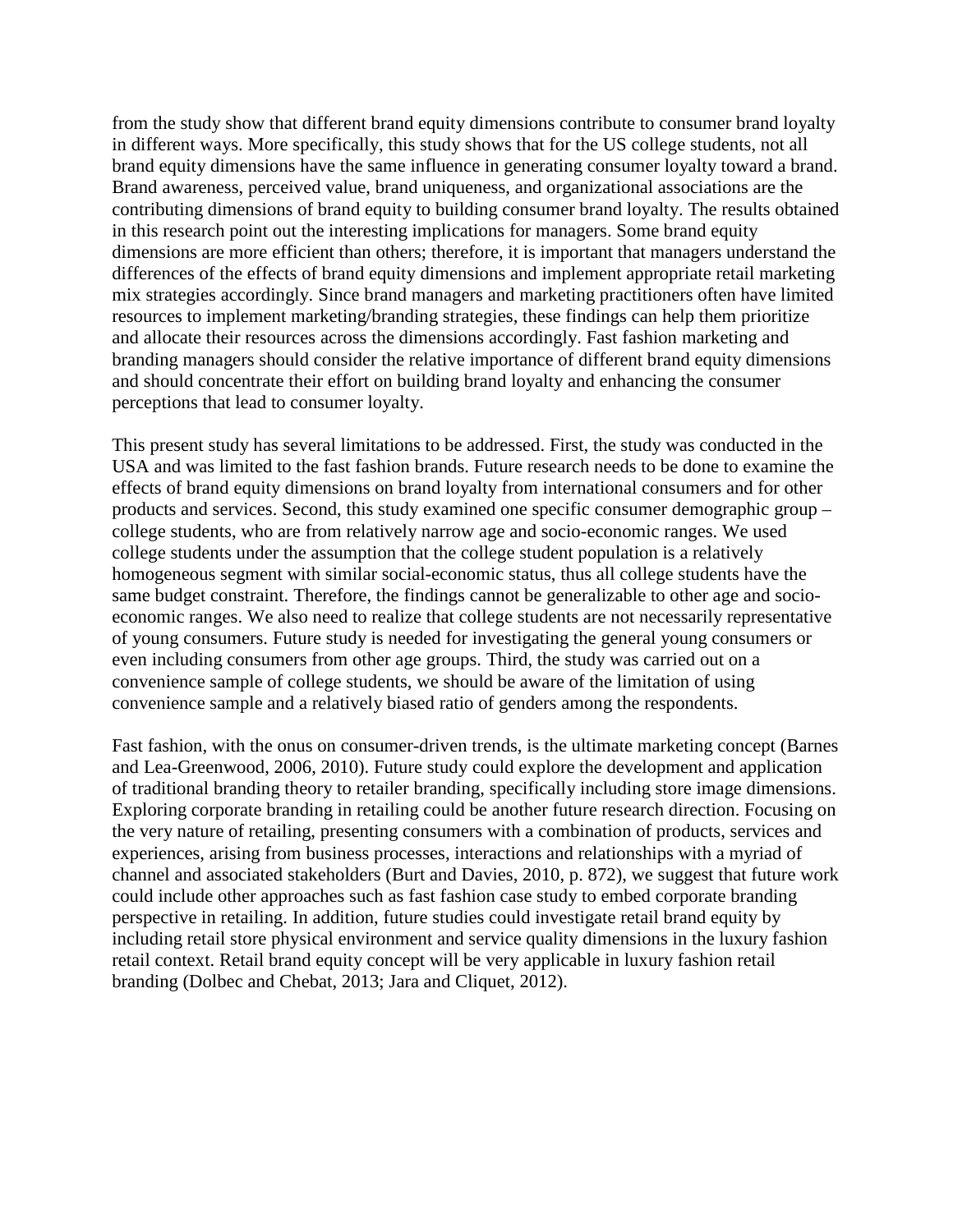

**Figure 1.** Research model and hypotheses



**Figure 2.** Structure of fast fashion brand personality

|  | Table 1. Measurement model results |
|--|------------------------------------|
|--|------------------------------------|

| Indicator variables and  | Standardized   | t-value | Composite   | AVE |
|--------------------------|----------------|---------|-------------|-----|
| their underlying factors | factor loading |         | reliability |     |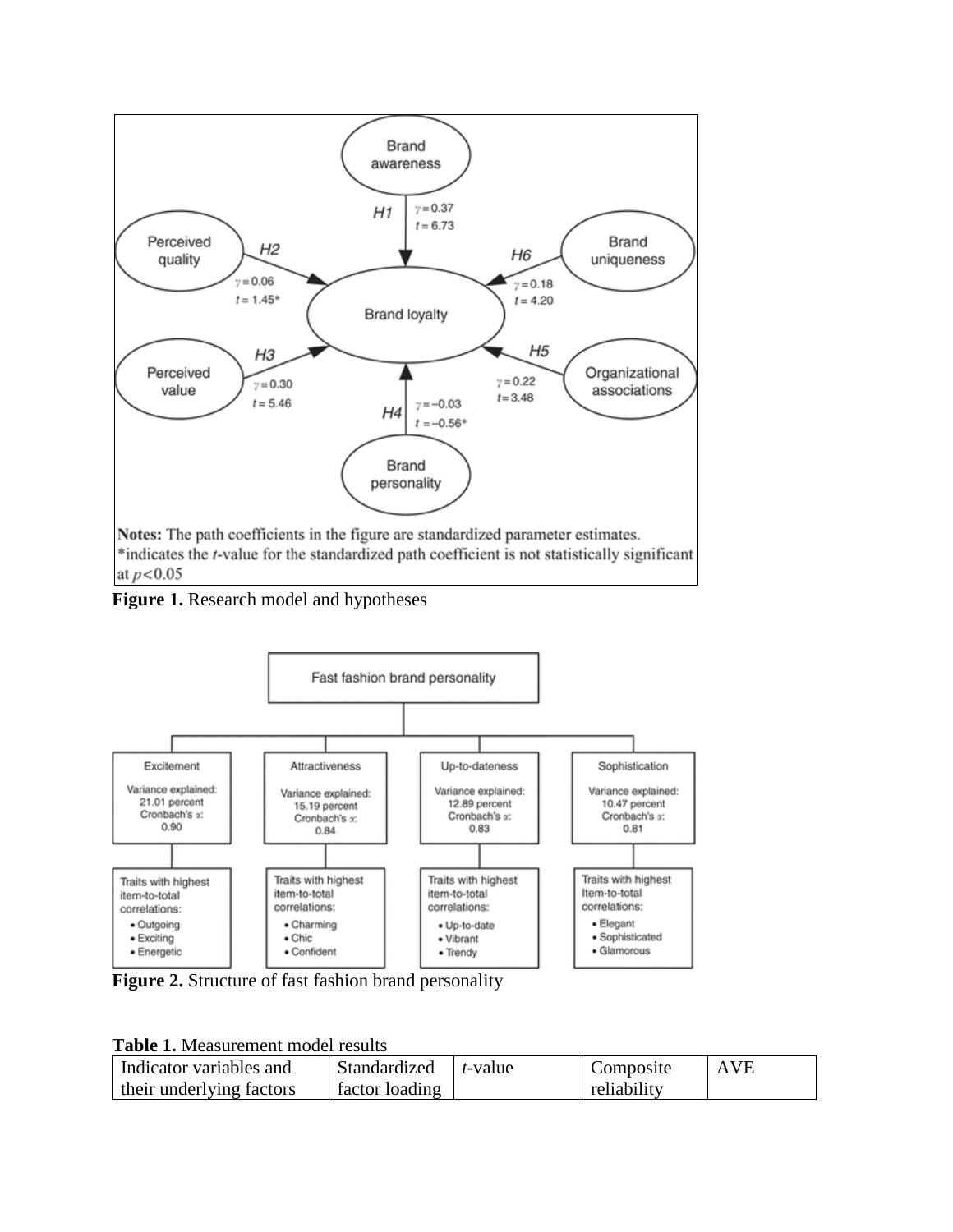| Brand awareness (BA)                                                                                                                                                                                                                                                                                                                                                                                                                                                                            |                                                              |                                                                      | 0.84         | 0.63         |
|-------------------------------------------------------------------------------------------------------------------------------------------------------------------------------------------------------------------------------------------------------------------------------------------------------------------------------------------------------------------------------------------------------------------------------------------------------------------------------------------------|--------------------------------------------------------------|----------------------------------------------------------------------|--------------|--------------|
| (Cronbach's $\alpha=0.82$ )                                                                                                                                                                                                                                                                                                                                                                                                                                                                     |                                                              |                                                                      |              |              |
| $BA1 - I$ am aware of X                                                                                                                                                                                                                                                                                                                                                                                                                                                                         | 0.67                                                         | 14.88                                                                |              |              |
| BA2 – When I think of                                                                                                                                                                                                                                                                                                                                                                                                                                                                           | 0.82                                                         | 19.34                                                                |              |              |
| fast fashion, X is one of                                                                                                                                                                                                                                                                                                                                                                                                                                                                       |                                                              |                                                                      |              |              |
| the brands that comes to                                                                                                                                                                                                                                                                                                                                                                                                                                                                        |                                                              |                                                                      |              |              |
| mind                                                                                                                                                                                                                                                                                                                                                                                                                                                                                            |                                                              |                                                                      |              |              |
| $BA3 - X$ is a brand of fast                                                                                                                                                                                                                                                                                                                                                                                                                                                                    | 0.88                                                         | 21.60                                                                |              |              |
| fashion I am very familiar                                                                                                                                                                                                                                                                                                                                                                                                                                                                      |                                                              |                                                                      |              |              |
| with                                                                                                                                                                                                                                                                                                                                                                                                                                                                                            |                                                              |                                                                      |              |              |
| Perceived quality (PQ)                                                                                                                                                                                                                                                                                                                                                                                                                                                                          |                                                              |                                                                      | 0.89         | 0.74         |
| (Cronbach's $\alpha=0.89$ )                                                                                                                                                                                                                                                                                                                                                                                                                                                                     |                                                              |                                                                      |              |              |
| $PQ1 - X$ offers very good                                                                                                                                                                                                                                                                                                                                                                                                                                                                      | 0.88                                                         | 21.87                                                                |              |              |
| quality products                                                                                                                                                                                                                                                                                                                                                                                                                                                                                |                                                              |                                                                      |              |              |
| $PQ2 - X$ offers products                                                                                                                                                                                                                                                                                                                                                                                                                                                                       | 0.82                                                         | 19.79                                                                |              |              |
| of consistent quality                                                                                                                                                                                                                                                                                                                                                                                                                                                                           |                                                              |                                                                      |              |              |
| $PQ3 - X$ offers very                                                                                                                                                                                                                                                                                                                                                                                                                                                                           | 0.87                                                         | 21.60                                                                |              |              |
| reliable products.                                                                                                                                                                                                                                                                                                                                                                                                                                                                              |                                                              |                                                                      |              |              |
| Perceived value (PV)                                                                                                                                                                                                                                                                                                                                                                                                                                                                            |                                                              |                                                                      | 0.88         | 0.72         |
| (Cronbach's $\alpha=0.88$ )                                                                                                                                                                                                                                                                                                                                                                                                                                                                     |                                                              |                                                                      |              |              |
| $PV1 - X$ is good value for                                                                                                                                                                                                                                                                                                                                                                                                                                                                     | 0.82                                                         | 19.71                                                                |              |              |
| money                                                                                                                                                                                                                                                                                                                                                                                                                                                                                           |                                                              |                                                                      |              |              |
| $PV2 - All things$                                                                                                                                                                                                                                                                                                                                                                                                                                                                              | 0.86                                                         | 21.14                                                                |              |              |
| considered (price, time,                                                                                                                                                                                                                                                                                                                                                                                                                                                                        |                                                              |                                                                      |              |              |
| and effort), X is a good                                                                                                                                                                                                                                                                                                                                                                                                                                                                        |                                                              |                                                                      |              |              |
|                                                                                                                                                                                                                                                                                                                                                                                                                                                                                                 |                                                              |                                                                      |              |              |
|                                                                                                                                                                                                                                                                                                                                                                                                                                                                                                 |                                                              |                                                                      |              |              |
|                                                                                                                                                                                                                                                                                                                                                                                                                                                                                                 |                                                              |                                                                      |              |              |
|                                                                                                                                                                                                                                                                                                                                                                                                                                                                                                 |                                                              |                                                                      |              |              |
|                                                                                                                                                                                                                                                                                                                                                                                                                                                                                                 |                                                              |                                                                      |              |              |
|                                                                                                                                                                                                                                                                                                                                                                                                                                                                                                 |                                                              |                                                                      |              |              |
|                                                                                                                                                                                                                                                                                                                                                                                                                                                                                                 |                                                              |                                                                      |              |              |
|                                                                                                                                                                                                                                                                                                                                                                                                                                                                                                 |                                                              |                                                                      |              |              |
|                                                                                                                                                                                                                                                                                                                                                                                                                                                                                                 |                                                              |                                                                      |              |              |
|                                                                                                                                                                                                                                                                                                                                                                                                                                                                                                 |                                                              |                                                                      |              |              |
|                                                                                                                                                                                                                                                                                                                                                                                                                                                                                                 |                                                              |                                                                      |              |              |
|                                                                                                                                                                                                                                                                                                                                                                                                                                                                                                 |                                                              |                                                                      |              |              |
|                                                                                                                                                                                                                                                                                                                                                                                                                                                                                                 |                                                              |                                                                      |              |              |
|                                                                                                                                                                                                                                                                                                                                                                                                                                                                                                 |                                                              |                                                                      |              |              |
|                                                                                                                                                                                                                                                                                                                                                                                                                                                                                                 |                                                              |                                                                      |              |              |
|                                                                                                                                                                                                                                                                                                                                                                                                                                                                                                 |                                                              |                                                                      |              |              |
|                                                                                                                                                                                                                                                                                                                                                                                                                                                                                                 |                                                              |                                                                      |              |              |
|                                                                                                                                                                                                                                                                                                                                                                                                                                                                                                 |                                                              |                                                                      |              |              |
|                                                                                                                                                                                                                                                                                                                                                                                                                                                                                                 |                                                              |                                                                      |              |              |
| buy<br>$PV3 - Considering what I$<br>pay for X, I feel I get my<br>money's worth<br><b>Brand personality (BP)</b><br>(Cronbach's $\alpha=0.80$ )<br>$BP1 - excitement$<br>$BP2 - attractiveness$<br>$BP3 - up-to-dateness$<br>$BP4$ – sophistication<br>Organization associations<br>$(OA)$ (Cronbach's<br>$a=0.90$<br>$OA1 - I$ trust the company<br>which makes brand X<br>$OA2 - I$ like the company<br>which makes brand X<br>$OA3 - The company$<br>which makes brand X has<br>credibility | 0.86<br>0.70<br>0.80<br>0.74<br>0.63<br>0.88<br>0.90<br>0.82 | 21.30<br>15.39<br>18.45<br>16.50<br>13.47<br>22.21<br>23.33<br>20.15 | 0.72<br>0.90 | 0.57<br>0.75 |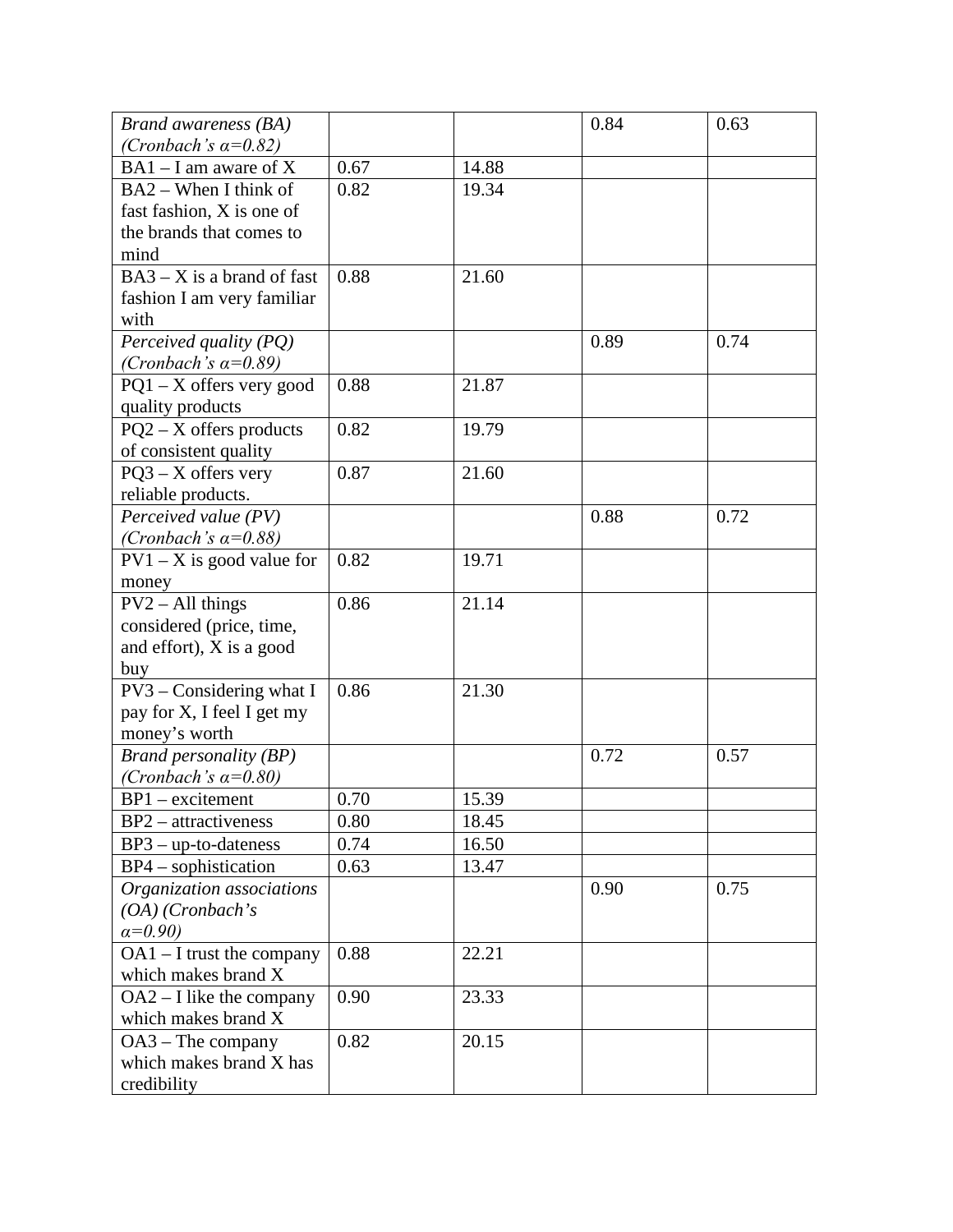| Brand uniqueness (BU)<br>(Cronbach's $\alpha=0.88$ )                   |       |                      | 0.89 | 0.72 |
|------------------------------------------------------------------------|-------|----------------------|------|------|
| $BU1 - X$ is distinct from<br>other brands                             | 0.88  | 21.77                |      |      |
| $BU2 - X$ really stands out<br>from other brands                       | 0.90  | 22.71                |      |      |
| $BU3 - X$ is unique from<br>other brands                               | 0.76  | 17.81                |      |      |
| <b>Brand loyalty (BL)</b><br>(Cronbach's $\alpha=0.88$ )               |       |                      | 0.89 | 0.72 |
| $BL1 - I$ consider myself<br>to be loyal to X                          | 0.88  | 22.33                |      |      |
| $BL2 - X$ would be my<br>first choice when<br>considering fast fashion | 0.88  | 21.18                |      |      |
| $BL3 - I$ intend to keep<br>purchasing X                               | 0.81  | 19.61                |      |      |
| <b>Fit Indices</b>                                                     | Value | Recommended<br>value |      |      |
| $\chi^2/\mathrm{df}$                                                   | 2.06  | $\leq 3.0$           |      |      |
| Root mean squared error<br>of approximation<br>(RMSEA)                 | 0.05  | $\leq 0.10$          |      |      |
| Normed fit index (NFI)                                                 | 0.98  | $≥ 0.90$             |      |      |
| Nonnormed fit index<br>(NNFI)                                          | 0.99  | $≥ 0.90$             |      |      |
| Comparative fit index<br>(CFI)                                         | 0.99  | $≥0.90$              |      |      |
| Goodness of fit index<br>(GFI)                                         | 0.92  | $≥ 0.90$             |      |      |

Notes: *N*=419. X means the specific fast fashion brand; AVE=average variance extracted; all *t*values are statistically significant at  $p<0.01$ 

## **Corresponding Author**

Dr Jin Su is the corresponding author and can be contacted at: j\_su@uncg.edu

About the author(s)

Dr Jin Su is an Associate Professor in the Department of Consumer, Apparel, and Retail Studies at The University of North Carolina at Greensboro. Her research interests include global textile and apparel supply chain management, the dynamics in the global textile, apparel, fashion and retail industries, sustainability, brand marketing, and cross-cultural consumer behavior. Dr Su has published research papers in journals such as *American Journal of Business*, *Asia Pacific Journal of Marketing and Logistics*, *Journal of Product and Brand Management*, *Sport, Business and Management: An International Journal, Industrial Management & Data Systems*, *Strategic*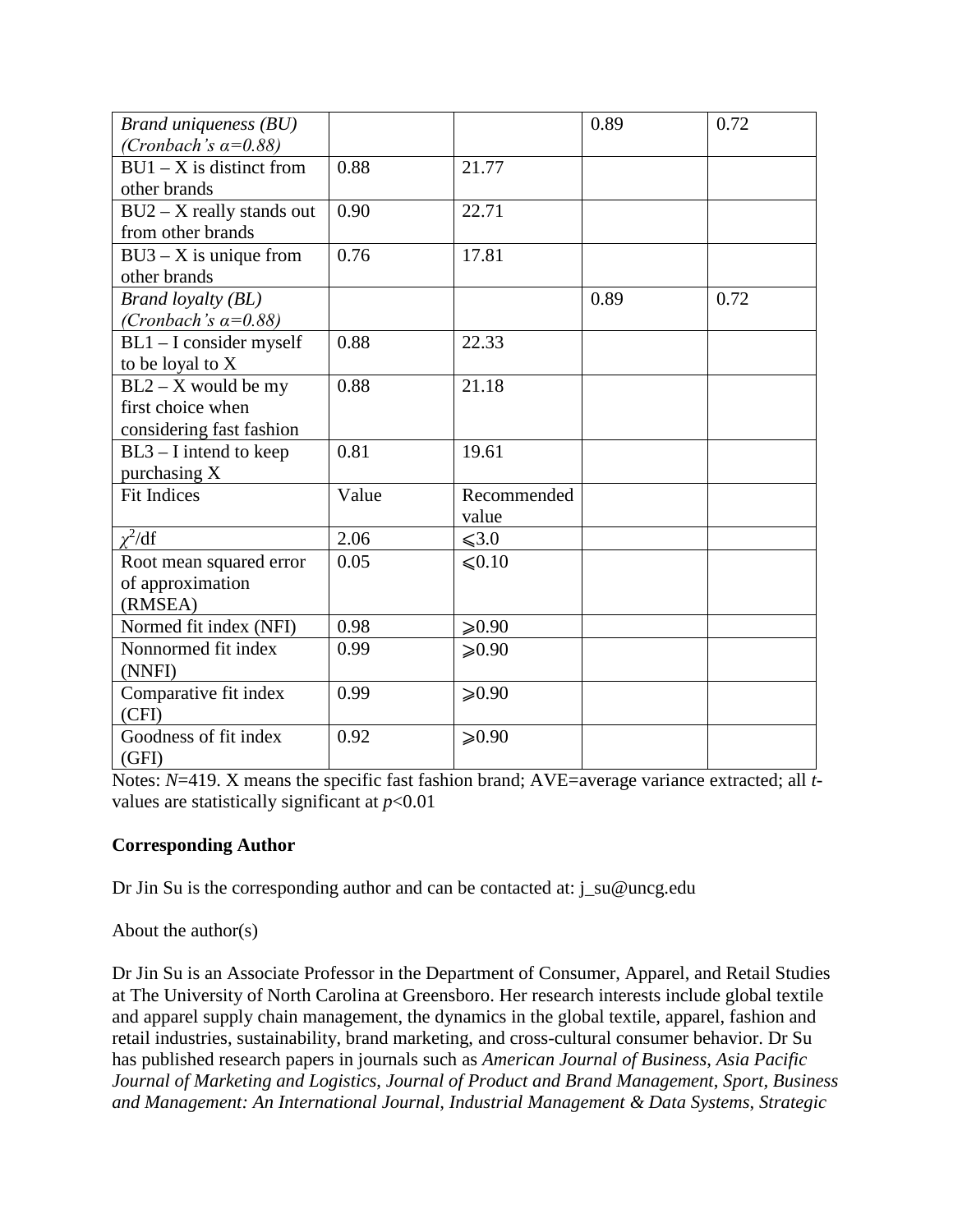*Outsourcing: An International Journal*, *Family & Consumer Sciences Research Journal*, *Clothing and Textiles Research Journal*, and *The Journal of The Textile Institute*.

Dr Aihwa Chang is a Professor in the Department of Business Administration, National Chengchi University, Taiwan. Her research interests include brand marketing, E-commerce marketing, customer relationship management, marketing management, marketing research, and intellectual capital. Dr Chang has published research papers in *Journal of Interactive Marketing*, *European Journal of Marketing*, *Asian Pacific Management Review*, *Journal of General Management*, *Internet Research*, *International Journal of Electronic Commerce*, *British Food Journal*, *International Journal of Human Resource Management*, *Journal of Intellectual Capital*, etc.

### **References**

- 1. Aaker, D.A. (1991), Managing Brand Equity: Capitalizing on the Value of a Brand Name, The Free Press, New York, NY.
- 2. Aaker, D.A. (1996a), Building Strong Brands, The Free Press, New York, NY.
- 3. Aaker, D.A. (1996b), "Measuring brand equity across products and markets", California Management Review, Vol. 38 No. 3, pp. 102-120.
- 4. Aaker, J. (1997), "Dimensions of brand personality", Journal of Marketing Research, Vol. 34 No. 3, pp. 347-356.
- 5. Anselmsson, J., Burt, S. and Tunca, B. (2017), "An integrated retailer image and brand equity framework: re-examining, extending, and restructuring retailer brand equity", Journal of Retailing and Consumer Services, Vol. 38, Suppl. C, pp. 194-203.
- 6. Barnes, L. and Lea-Greenwood, G. (2006), "Fast fashioning the supply chain: shaping the research agenda", Journal of Fashion Marketing and Management, Vol. 10 No. 3, pp. 259-271.
- 7. Barnes, L. and Lea-Greenwood, G. (2010), "Fast fashion in the retail store environment", International Journal of Retail & Distribution Management, Vol. 38 No. 10, pp. 760-772.
- 8. Barnes, L. and Lea-Greenwood, G. (2013), "Fast fashion: a second special issue (Guest Editorial)", Journal of Fashion Marketing and Management: An International Journal, Vol. 17 No. 2.
- 9. Bhardwaj, V. and Fairhurst, A. (2010), "Fast fashion: response to changes in the fashion industry", The International Review of Retail, Distribution and Consumer Research, Vol. 20 No. 1, pp. 165-173.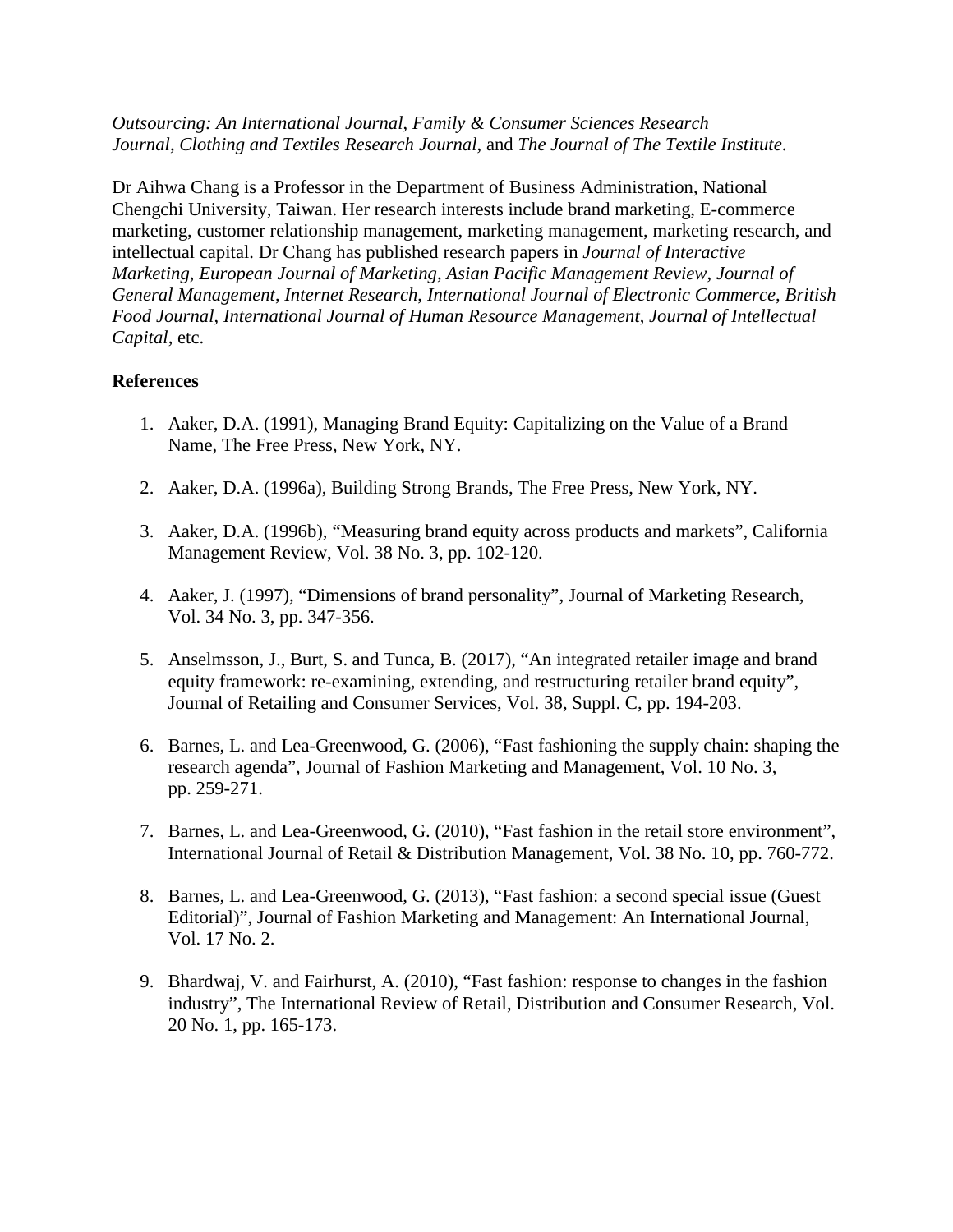- 10. Brady, M.K., Cronin, J.J. Jr, Fox, G.L. and Roehm, M.L. (2008), "Strategies to offset performance failures: the role of brand equity", Journal of Retailing, Vol. 84 No. 2, pp. 151-164.
- 11. Brakus, J.J., Schmitt, B.H. and Zarantonello, L. (2009), "Brand experience: What is it? How is it measured? Does it affect loyalty?", Journal of Marketing, Vol. 73 No. 3, pp. 52- 68.
- 12. Brown, T.J. and Dacin, P.A. (1997), "The company and the product: corporate associations and consumer product responses", Journal of Marketing, Vol. 61 No. 1, pp. 68-84.
- 13. Buil, I., de Chernatony, L. and Martínez, E. (2008), "A cross-national validation of the consumer-based brand equity scale", Journal of Product & Brand Management, Vol. 17 No. 6, pp. 384-392.
- 14. Buil, I., de Chernatony, L. and Martínez, E. (2013), "Examining the role of advertising and sales promotions in brand equity creation", Journal of Business Research, Vol. 66 No. 1, pp. 115-122.
- 15. Burt, S. and Davies, K. (2010), "From the retail brand to the retail‐er as a brand: themes and issues in retail branding research", International Journal of Retail & Distribution Management, Vol. 38 Nos 11/12, pp. 865-878.
- 16. Caro, F. and Martínez-de-Albéniz, V. (2015), "Fast fashion: business model overview and research opportunities", in Agrawal, N. and Smith, S.A. (Eds), Retail Supply Chain Management: Quantitative Models and Empirical Studies, Springer, New York, NY, pp. 237-264.
- 17. Carpenter, J.M. and Fairhurst, A. (2005), "Consumer shopping value, satisfaction, and loyalty for retail apparel brands", Journal of Fashion Marketing and Management: An International Journal, Vol. 9 No. 3, pp. 256-269.
- 18. Chaudhuri, A. and Holbrook, M.B. (2001), "The chain of effects from brand trust and brand affect to brand performance: the role of brand loyalty", Journal of Marketing, Vol. 65 No. 2, pp. 81-93.
- 19. Chen, C.-H.A. (2001), "Using free association to examine the relationship between the characteristics of brand associations and brand equity", Journal of Product & Brand Management, Vol. 10 No. 7, pp. 439-451.
- 20. Choi, T.-M. (2014), "Fast fashion systems: an introduction", in Choi, T.-M. (Ed.), Fast Fashion Systems: Theories and Applications, CRC Press, London, pp. 3-7.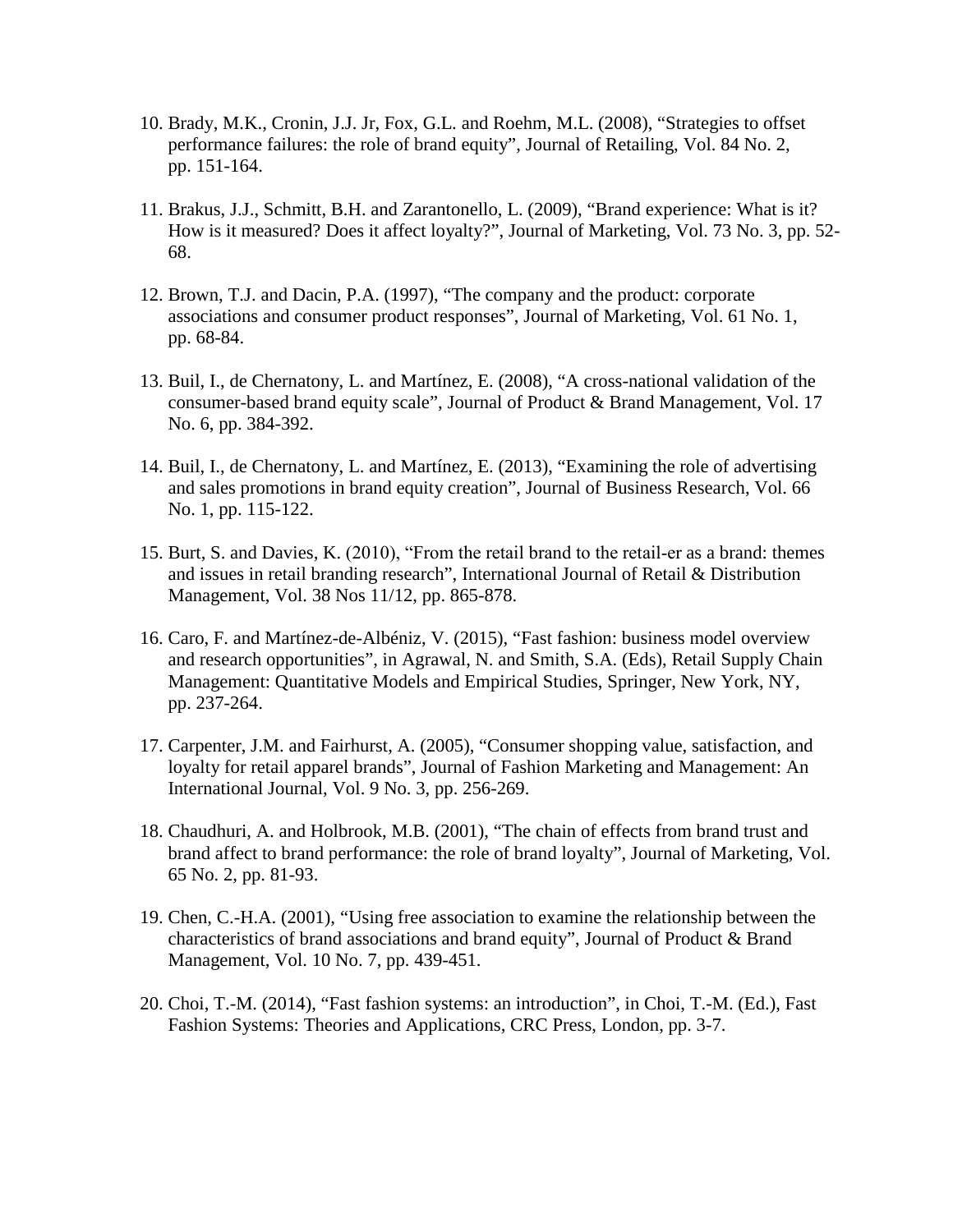- 21. Choi, T.-M., Liu, N., Liu, S.-C., Mak, J. and To, Y.-T. (2010), "Fast fashion brand extensions: An empirical study of consumer preferences", Journal of Brand Management, Vol. 17 No. 7, pp. 472-487.
- 22. Çifci, S., Ekinci, Y., Whyatt, G., Japutra, A., Molinillo, S. and Siala, H. (2016), "A cross validation of consumer-based brand equity models: driving customer equity in retail brands", Journal of Business Research, Vol. 69 No. 9, pp. 3740-3747.
- 23. Cobb-Walgren, C.J., Ruble, C.A. and Donthu, N. (1995), "Brand equity, brand preference, and purchase intent", Journal of Advertising, Vol. 24 No. 3, pp. 25-40.
- 24. DeVellis, R.F. (2003), Scale Development: Theory and Applications, Sage Publications, Thousand Oaks, CA.
- 25. Divita, L.R. and Yoo, J.-J. (2014), "Examining global retailing's innovators: an overview of fast fashion supply chain research", in Choi, T.-M. (Ed.), Fast Fashion Systems: Theories and Applications, CRC Press, London, pp. 23-34.
- 26. Dolbec, P.-Y. and Chebat, J.-C. (2013), "The impact of a flagship vs a brand store on brand attitude, brand attachment and brand equity", Journal of Retailing, Vol. 89 No. 4, pp. 460-466.
- 27. Farquhar, P.H. (1989), "Managing brand equity", Marketing Research, Vol. 1 No. 3, pp. 24-33.
- 28. Fernie, J., Sparks, L. and McKinnon, A.C. (2010), "Retail logistics in the UK: past, present and future", International Journal of Retail & Distribution Management, Vol. 38 Nos 11/12, pp. 894-914.
- 29. Fornell, C. and Larcker, D.F. (1981), "Evaluating structural equation models with unobservable variables and measurement error", Journal of Marketing Research, Vol. 18 No. 1, pp. 39-50.
- 30. Fornell, C. and Wernerfelt, B. (1987), "Defensive marketing strategy by customer complaint management: a theoretical analysis", Journal of Marketing Research, Vol. 24 No. 4, pp. 337-346.
- 31. Gabrielli, V., Baghi, I. and Codeluppi, V. (2013), "Consumption practices of fast fashion products: a consumer-based approach", Journal of Fashion Marketing and Management: An International Journal, Vol. 17 No. 2, pp. 206-224.
- 32. H&M (2015), "H&M Annual reports 2014", available at: http://about.hm.com/en/About/Investor-Relations/Financial-Reports/Annual-Reports.html(accessed December 6, 2015).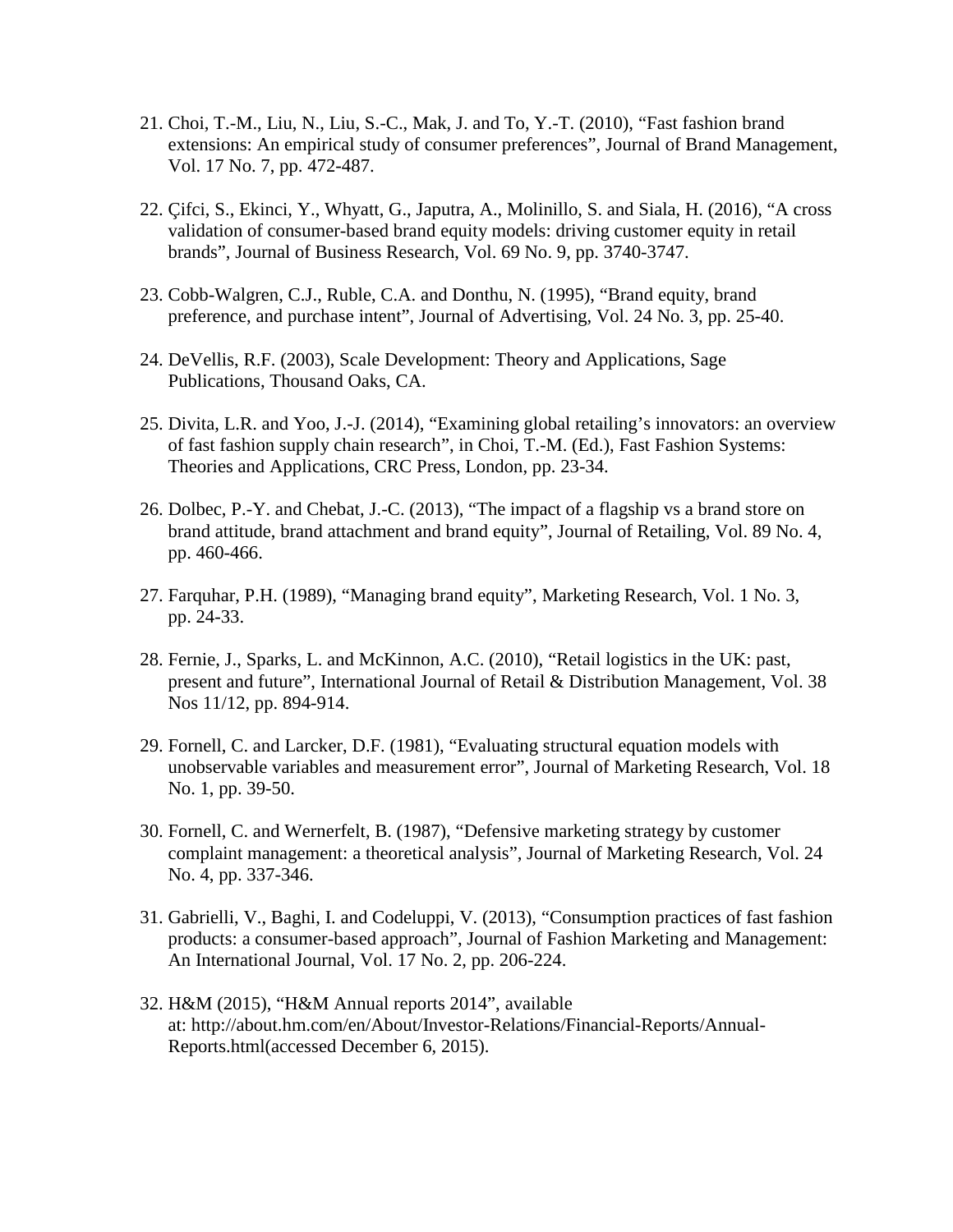- 33. Hair, J.F., Black, W.C., Babin, B.J. and Anderson, R.E. (2010), Multivariate Data Analysis, Prentice Hall, Upper Saddle River, NJ.
- 34. Ilonen, L., Wren, J., Gabrielsson, M. and Salimäki, M. (2011), "The role of branded retail in manufacturers' international strategy", International Journal of Retail & Distribution Management, Vol. 39 No. 6, pp. 414-433.
- 35. Inditex (2015), "Annual reports", available at: www.inditex.com/en/investors/investors\_relations/annual\_report (accessed December 6, 2015).
- 36. Interbrand (2017), "Best Global Brands 2017", available at: http://interbrand.com/bestbrands/best-global-brands/2017/ranking/ (accessed October 15, 2017).
- 37. Jara, M. and Cliquet, G. (2012), "Retail brand equity: conceptualization and measurement", Journal of Retailing and Consumer Services, Vol. 19 No. 1, pp. 140-149.
- 38. Jin, B., Chang, H.J., Matthews, D.R. and Gupta, M. (2012), "Fast fashion business model: what, why and how?", in Choi, T.-M. (Ed.), Fashion Supply Chain Management: Industry and Business Analysis, IGL GLobal, Hershey, PA, pp. 193-211.
- 39. Joung, H.-M. (2014), "Fast-fashion consumers' post-purchase behaviours", International Journal of Retail & Distribution Management, Vol. 42 No. 8, pp. 688-697.
- 40. Joy, A., Sherry, J.F., Venkatesh, A., Wang, J. and Chan, R. (2012), "Fast fashion, sustainability, and the ethical appeal of luxury brands", Fashion Theory: The Journal of Dress, Body & Culture, Vol. 16 No. 3, pp. 273-296.
- 41. Keller, K.L. (1993), "Conceptualizing, measuring, and managing customer-based brand equity", Journal of Marketing, Vol. 57 No. 1, pp. 1-22.
- 42. Keller, K.L. (2008), Strategic Brand Management: Building, Measuring, and Managing Brand Equity, Prentice Hall, Upper Saddle River, NJ.
- 43. Keller, K.L. (2010), "Brand equity management in a multichannel, multimedia retail environment", Journal of Interactive Marketing, Vol. 24 No. 2, pp. 58-70.
- 44. Kim, H., Choo, H.J. and Yoon, N. (2013), "The motivational drivers of fast fashion avoidance", Journal of Fashion Marketing and Management: An International Journal, Vol. 17 No. 2, pp. 243-260.
- 45. Kirmani, A. and Zeithaml, V.A. (1993), "Advertising, perceived quality and brand image", in Aaker, D.A. and Biel, A. (Eds), Brand Equity and Advertising, Lawrence Erlbaum Associates, Hillsdale, NJ, pp. 143-162.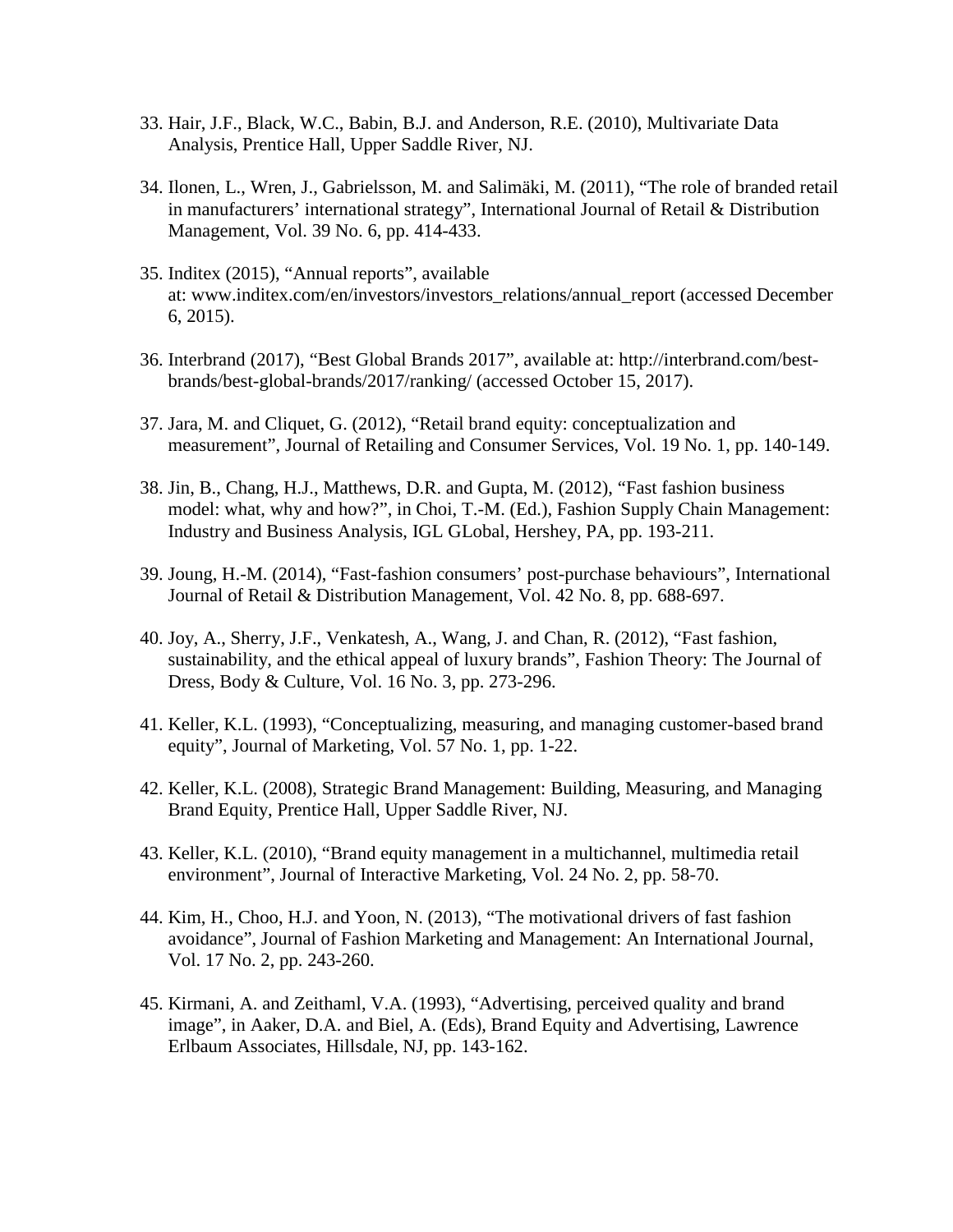- 46. Liu, M.T., Wong, I.A., Tseng, T.-H., Chang, A.W.-Y. and Phau, I. (2017), "Applying consumer-based brand equity in luxury hotel branding", Journal of Business Research, Vol. 81, Suppl. C, pp. 192-202.
- 47. Moreno, J.D.J. and Carrasco, O.R. (2016), "Efficiency, internationalization and market positioning in textiles fast fashion: the Inditex case", International Journal of Retail & Distribution Management, Vol. 44 No. 4, pp. 397-425.
- 48. Nam, J., Ekinci, Y. and Whyatt, G. (2011), "Brand equity, brand loyalty and consumer satisfaction", Annals of Tourism Research, Vol. 38 No. 3, pp. 1009-1030.
- 49. Netemeyer, R.G., Krishnan, B., Pullig, C., Wang, G., Yagci, M., Dean, D., Ricks, J. and Wirth, F.(2004), "Developing and validating measures of facets of customer-based brand equity", Journal of Business Research, Vol. 57 No. 2, pp. 209-224.
- 50. Oliver, R.L. (1999), "Whence consumer loyalty?", Journal of Marketing, Vol. 63, Special issue, pp. 33-44.
- 51. Pappu, R., Quester, P.G. and Cooksey, R.W. (2005), "Consumer-based brand equity: improving the measurement – empirical evidence", Journal of Product & Brand Management, Vol. 14 No. 3, pp. 143-154.
- 52. Park, H.-H. and Sullivan, P. (2009), "Market segmentation with respect to university students' clothing benefits sought: Shopping orientation, clothing attribute evaluation, and brand repatronage", International Journal of Retail & Distribution Management, Vol. 37 No. 2, pp. 182-201.
- 53. Park, Y. and Sternquist, B. (2008), "The global retailer's strategic proposition and choice of entry mode", International Journal of Retail & Distribution Management, Vol. 36 No. 4, pp. 281-299.
- 54. Sasmita, J. and Suki, N.M. (2015), "Young consumers' insights on brand equity: effects of brand association, brand loyalty, brand awareness, and brand image", International Journal of Retail & Distribution Management, Vol. 43 No. 3, pp. 276-292.
- 55. Shen, B., Jung, J., Chow, P.-S. and Wong, S. (2014), "Co-branding in fast fashion: the impact of consumers' need for uniqueness on purchase perception", in Choi, T.-M. (Ed.), Fashion Branding and Consumer Behaviors, Springer, New York, NY, pp. 101-112.
- 56. Su, J. and Tong, X. (2016), "Brand personality, consumer satisfaction, and loyalty: a perspective from denim jeans brands", Family and Consumer Sciences Research Journal, Vol. 44 No. 4, pp. 427-446.
- 57. Sung, Y. and Kim, J. (2010), "Effects of brand personality on brand trust and brand affect", Psychology and Marketing, Vol. 27 No. 7, pp. 639-661.